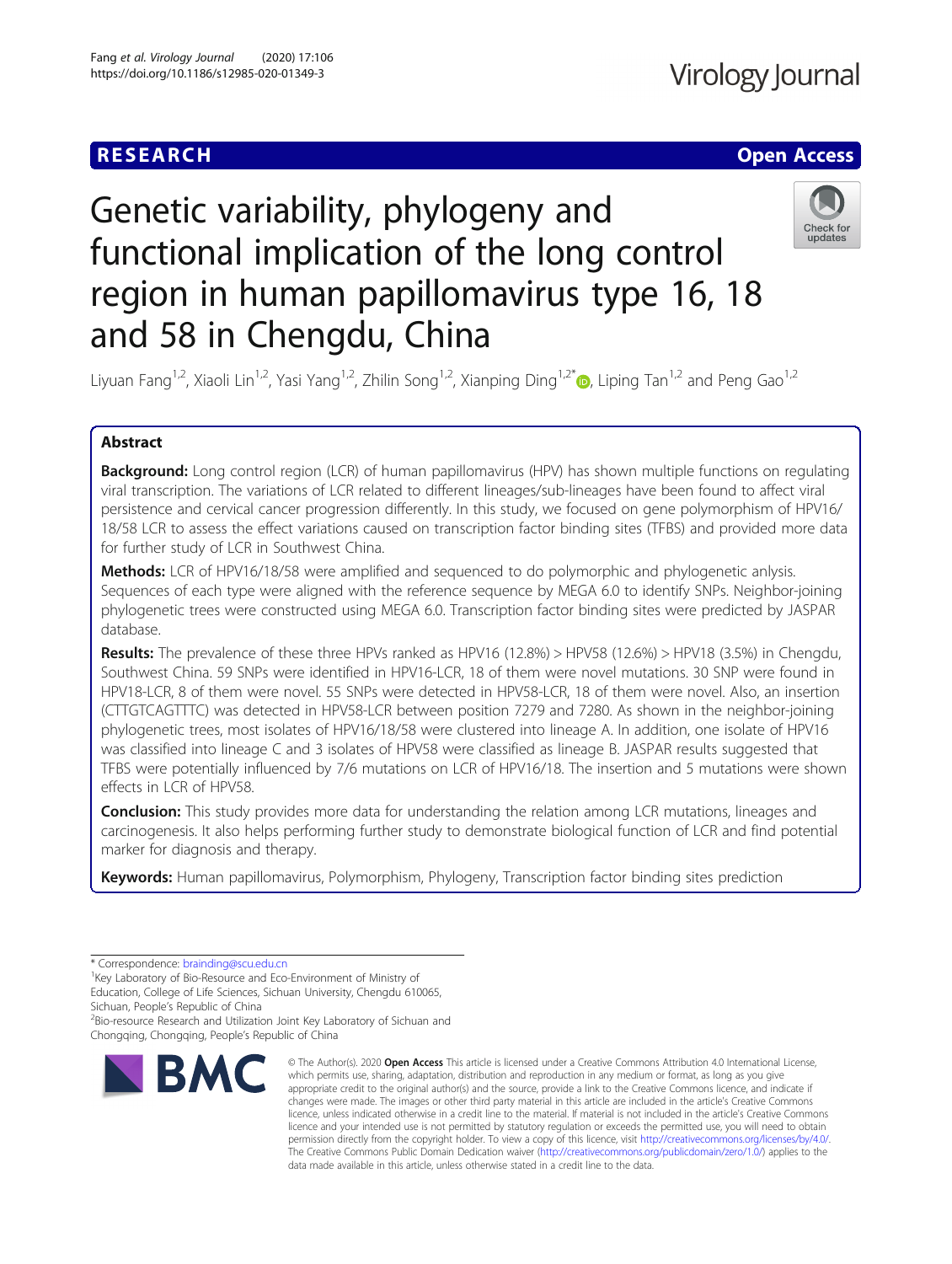#### Background

According to the data worldwide in 2012, cervical cancer is the fourth most common cancer in women, both for new cases and deaths. The data show large difference between developed and developing countries. It is the second most common cancer in less developed regions and covered 87% cervical cancer worldwide, and ranks 11th in developed regions [[1\]](#page-13-0). There are an estimated 98,900 new cases and 30,500 deaths in China, 2015. That account for 18.7 and 11.5% of new cervical cancer cases and deaths worldwide, respectively [[2\]](#page-13-0).

Human papillomavirus (HPV) is a prevalent, globally distributed group of circular double-stranded DNA virus which can infect cutaneous and mucosal epithelia throughout the human body [[3](#page-13-0)]. Persisting infection of high risk HPV is the most common reason to develop invasion cervical cancer that is confirmed by the majority. Over 220 HPV types have been fully characterized [\(https://www.](https://www.hpvcenter.se/human_reference_clones/) [hpvcenter.se/human\\_reference\\_clones/](https://www.hpvcenter.se/human_reference_clones/)). Most oncogenic or high-risk HPV types are members of several species of Alpha-papillomavirus genus [\[4,](#page-13-0) [5](#page-13-0)] which are responsible for 90% of all cervical cancers worldwide [\[6\]](#page-13-0). Alphapapillomavirus 7 is mostly related to high-risk mucosal lesion, including HPV18, HPV45, HPV39, etc. Alphapapillomavirus 9 is the most important species to malignant mucosal lesions, including HPV16, HPV33, HPV58, etc. [[7](#page-13-0)]. HPV16/18 are associated with approximately 70% of invasion cervical cancers worldwide, making them the primary targets for research and vaccination alike [\[8\]](#page-13-0). Compelling data demonstrate that HPV16 associated with persistence of infection, development of precancer, progression and histologic type of cervical cancer [\[9\]](#page-13-0). The relationship between HPV18 and precancerous lesion is not as compelling as HPV16, but many study have suggested the relevance between HPV18 and cancer [[10,](#page-13-0) [11\]](#page-13-0). HPV58 has a especially high prevalence in East Asia and ranks the third in cervical cancer cases [\[12\]](#page-13-0). Furthermore, it is also frequently appears in precancerous lesions, even more than HPV18, and takes the second slot (overall in 21.1% of CIN2/3) [\[13\]](#page-13-0).

The whole genome of HPV contains three regions, an early region (E1, E2, E3, E4, E5, E6, E7), a late region (L1, L2) and a regulatory region called long control region or upstream regulatory region (LCR or URR) [\[14\]](#page-13-0). The LCR is an around 850 bp non-coding sequence which has active interaction with many cellular and viral factors. This region include the viral early promoter and transcriptional enhancer, the viral origin of replication, the late polyadenylation site and the late (or negative) regulatory element (LRE/NRE). In this way, it can control late gene expression at various post-transcriptional levels [[15\]](#page-13-0).

The LCR has been shown to be the most variable region of HPV genome, mainly because it does not encode any gene and therefore able to accumulate and tolerate more mutations  $[16, 17]$  $[16, 17]$  $[16, 17]$  $[16, 17]$ . The mutations in this region divide HPV into different lineages and sub-lineages which perform differently in viral persistence and progression of precancer/cancer. In HPV16, non-European (sub-lineage A4, B, C, D) variants get three-fold or higher risk to associated with cervical cancer than European (Sub-lineage A1-A3) variants. Non-European variants of HPV18 are also detected more commonly in cancer tissues and high grade cervical lesions [[18](#page-13-0)–[20](#page-13-0)]. HPV58 is the second common HPV-type in Southwest China in previous data [[21](#page-13-0), [22\]](#page-13-0), the variants (C632T and G760A, located on E7) of which have been reported to be highly associated with cervical cancer [\[23](#page-13-0)]. The LCR variants have been shown to differently regulate the replication of HPV throughout the viral life cycle [[13](#page-13-0)] and the transcriptional activity of E6 and E7 [[14\]](#page-13-0).

In this study, we collected the positive samples of HPV16, 18, 58. Analysis of polymorphism, phylogenetic and functional prediction were performed on LCR which were rarely reported in Chengdu, Southwest China. The data helped us to determine the prevalence of lineages/ sub-lineages and novel mutations/isolates of each type. It is useful for epidemiological survey and biological function research of LCR.

#### Methods

#### Ethical approval and consent to participants

This study was approved by education and research committee and Ethics Committee of Sichuan University, China (approval number SCU20100196494). All works were followed the guideline of Ethics Committee of Sichuan University. Informed Consent Right was confirmed by patients enrolling. The privacy of patients was assured to protect carefully.

#### Samples

All 8244 gynecological outpatients' cervical swab samples were collected between September 2017 and June 2019 in Chengdu SongZiNiao Sterility Hospital, Sichuan Reproductive Health Research Center Affiliated Hospital, Chengdu Western Hospital Maternity Unit, and Angel Women's and Children's Hospital. The samples were collected from women aged 20 to 59 who have normal cytology, low-grade squamous intraepithelial lesion or cervical intraepithelial neoplasia. Each sample was stored at − 20 °C in cell preservation fluid. Specimen collection to DNA extraction was in a week.

#### DNA extraction and HPV typing

DNA was extracted using nucleic acid extraction kit (Health gene technologies, Ningbo, China) in accordance with the manufacturer's instructions. Via capillary electrophoresis method by multiple PCR, DNA extraction was amplified using HPV nucleic acid assay and genotyping kit (Health gene technologies, Ningbo, China).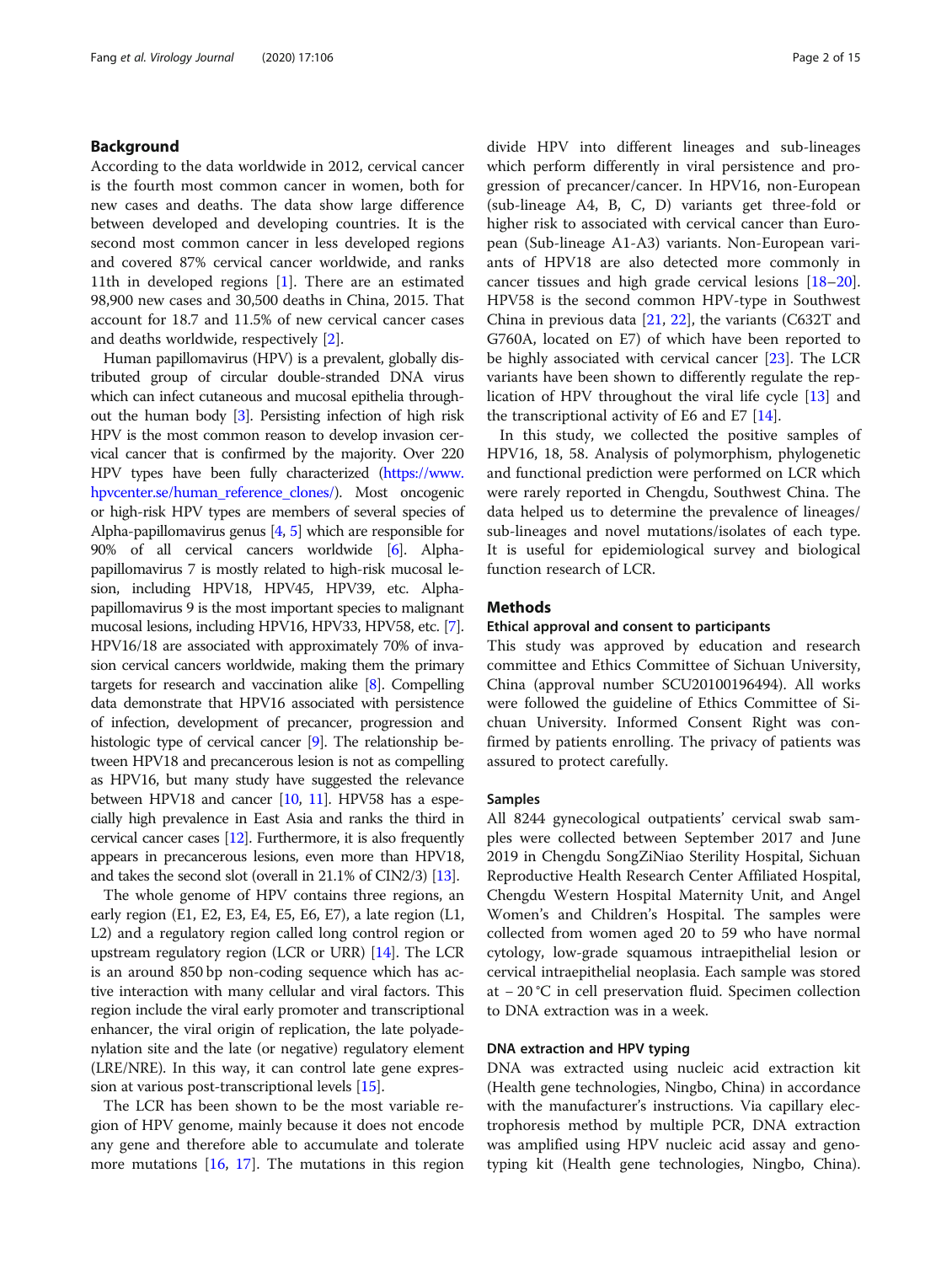Genotyping was accomplished by Applied Biosystems 3500Dx genetic analyzer. The kit can distinguish 25 types (HPV6, 11, 16, 18, 26, 31, 33, 35, 39, 42, 43, 44, 45, 52, 53, 56, 58, 59, 66, 68, 73, 81, 82, 83) of HPV. HPV 16/18/58 positive samples were selected for the following study.

#### PCR amplification of HPV-LCR

LCR sequences of HPV16/18/58 were amplified by primers which were designed based on the reference sequences from GenBank (Table 1). PCRs were performed in a final volume of 30 μL, containing 2\*PCR buffer (200 mM Tris–HCl pH 8.3; 200 mM KCl), 2.5 mM dNTPs, 2 U of EasyTaq DNA Polymerase, and 0.5 μM of each primer of the pairs. The PCR program was set as following conditions: an initial denaturation at 95 °C for 5 min, then entered 30 amplification cycles, 95 °C for 30 s, primer annealing at  $45 \sim 55 \degree C$  (52 °C for HPV18 and HPV58, 45 °C for HPV16) for 30s and elongation at 72 °C for 30 s, after 7 min final extension at 72 °C, ended up and held the temperature at 4 °C. The PCR products were detected using ChemiDoc XRS+ imaging system (Bio-Rad Laboratory, Mississauga, Canada) after electrophoresis through 1.5% agarose gel. The positive DNA fragments were purified and sequenced by TSINGKE, China.

#### Analysis of DNA sequences

To identify the single nucleotide polymorphisms (SNP) in LCR, HPV prototype reference sequences were used as the standard to compare with the valid LCR sequences of each type by MEGA 6.0 [[24](#page-13-0)]. The phylogenetic trees were constructed by the Neighbor-Joining method using Kimura 2- Parameter model. The number of bootstrap replications was set at 1000. Sub-lineage reference sequences of the specific type of HPV were participated in constructing the branches of phylogenetic tree (Table [2](#page-3-0)). All sequences were analyzed using the BLAST (Basic Local Alignment Search Tool) from NCBI [\(https://blast.ncbi.nlm.nih.gov/Blast.cgi](https://blast.ncbi.nlm.nih.gov/Blast.cgi)) to detect the novel sites or isolates.

#### Prediction of transcription factor binding sites

The online database JASPAR (<http://jaspar.genereg.net/>) were used to predicted transcription factor binding sites

Table 1 Primer pairs designed for HPV 16/18/58 LCR amplification

| Primer name     | Primer sequence           | Product size | Anneal |
|-----------------|---------------------------|--------------|--------|
| $HPV-16 R$      | 5' CACCACCTCATCTACCTCT 3' | 909 bp       | 48 °C  |
| $HPV-16F$       | 5' ACATTGCAGTTCTCTTTG 3'  |              |        |
| $HPV-18 R$      | 5' TITTGGTTCAGGCTGGATT 3' | 989 bp       | 54 °C  |
| $HPV-18F$       | 5' AGGTAGCTTGTAGGGCTGC 3' |              |        |
| <b>HPV-58 R</b> | 5' CATCCACCAAACGCAAA 3'   | 883 bp       | 53 °C  |
| <b>HPV-58 F</b> | 5' TCCAACGCCTGACACAA 3'   |              |        |

(TFBS) in LCR of HPV16/18/58 [\[25\]](#page-13-0). Transcription factors that we were interested in were as follows: CEBPB, ETS1, FOS, FOXA1, HSF1, HOXC11,IRF1, IRF2, IRF7, JUN, MAFK, NFIL3, NFKB1, PHOX2A, RAX, SPIB, STAT1, STAT3, SRF, SP1, SRY, SOX9, VAX1 and YY1 for HPV16; CEBPB, ETS1, FOXA1, FOXC1, FOS, GATA3, HOXA10, HOXC11, HOXB13, ID4, JUN, KLF5, NKX6–1, RUNX1, RHOXF1, RAX, SRF, SRY, SOX10, SNAI2, TBR1, TEAD1, VAX1 and YY1 for HPV18; CEBPA, CREB1, ESR2, ETS1, ELK4, FOS, FOXP3, HSF1, HOXC11, IRF2, JUN, NFKB1, NFIA, PHOX2A, POU2F2, RAX, SPIB, SMAD3, STAT1, SOX9, SOX10, SRY, VAX1 and YY1,for HPV58. The relative profile score threshold was set at 85%.

#### Results

#### Characteristics of HPV prevalence in Southwest China

Total 8244 samples were collected from September 2017 to June 2019, 2367 (28.7%) of them were HPV-positive. Among them, 302(12.8%), 82(3.5%) and 299(12.6%) were tested as HPV16, HPV18 and HPV58, respectively (Fig. [1](#page-3-0)). The identical sequence was regarded as a pattern. In HPV18, 16 patterns were confirmed from 34 sequences. Pattern No.2 (12 isolates, 35.3%) was the most prevalence pattern (Table [3\)](#page-4-0). In 57 HPV16 LCR sequences, pattern No.6 (6 isolates, 10.2%) was the most common pattern from the 22 patterns (Table [4\)](#page-5-0). Total 31 patterns were identified in 66 HPV58 samples. Pattern No.5 (16 isolates, 24.2%) was completely same with HPV58 reference sequence which was also the most common pattern (Table [5](#page-7-0)).

#### Genomic polymorphisms of HPV-LCR

30 SNPs were identified in HPV18-LCR. T7592C was found in all isolates. T7258A, C7529A, A7567C and A7670T was the second common mutations in HPV18- LCR, got the frequency of 17.6%. These four mutations also appeared together. No insertion or deletion was found. After Blast on NCBI, 8 unique mutations and 9 novel variants were confirmed. (Table [3\)](#page-4-0).

59 SNPs were detected in 56 nucleotide positions of HPV16 LCR. The most common mutations, G7193T and G7521A was found in all isolates except HPV16 NC45. A7730C and G7842A were identified in 57.9% of the variants (33/57). A7175C, T7177C, T7201C and C7270T were detected in 32 isolates. No insertion or deletion mutation was found. After Blast on NCBI, we found that 18 mutations and 9 variants were never reported by anyone else. (Table [4](#page-5-0)).

In HPV58, 55 SNPS were found at 52 nucleotide positions. An insertion (CTTGTCAGTTTC) was detected between the nucleotide sites 7279 and 7280. The most variable site was 7714 (25/67). All four kinds of nucleotide were found on this position, including 8 of A7714C, 15 of A7714G and 2 of A7714T. The second most prevalence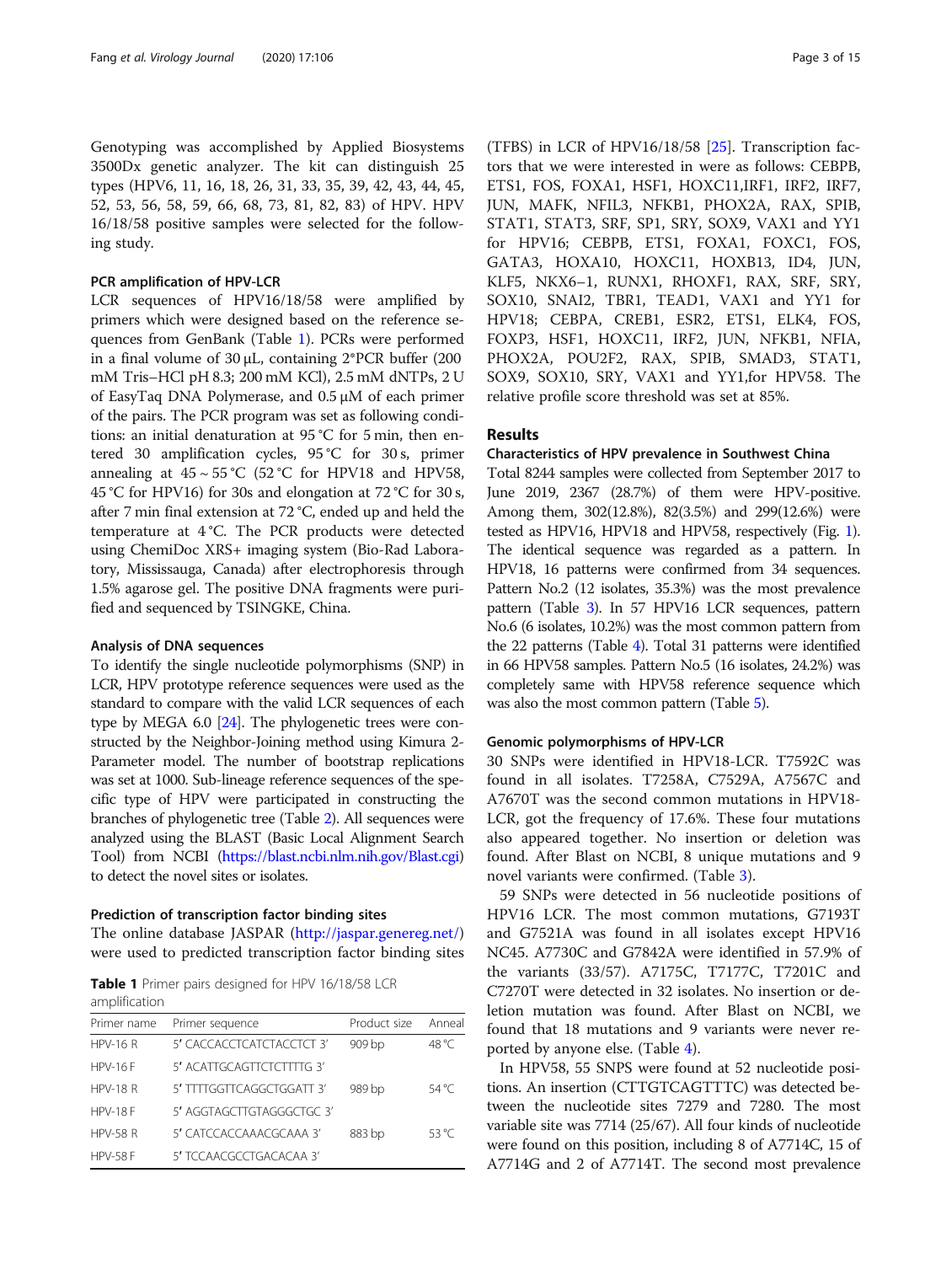<span id="page-3-0"></span>Table 2 Reference sequences of LCR

| HPV type |                | Sub-lineages Genbank accession No. |          |           |           |           |           |                |                |                |
|----------|----------------|------------------------------------|----------|-----------|-----------|-----------|-----------|----------------|----------------|----------------|
| HPV16    | A <sub>1</sub> | Α2                                 | A3       | A4        | <b>B1</b> | <b>B2</b> |           | D1             | D <sub>2</sub> | D <sub>3</sub> |
|          | K027189        | AF536179                           | HO644236 | AF534061  | AF536180  | HO644298  | AF472509  | HO644257       | HO644270       | AF402678       |
| HPV18    | A1             | Α2                                 | A3       | A4        | Α5        | B1        | <b>B2</b> | B3             |                |                |
|          | AY262282       | FF202146                           | FF202147 | FF202151  | GO180787  | FF202155  | KC470225  | FF202152       | KC470229       |                |
| HPV58    | A1             | Α2                                 | A3       | <b>B1</b> | <b>B2</b> |           | D1        | D <sub>2</sub> |                |                |
|          | D90400         | HO537752                           | HO537758 | HO537762  | HO537764  | HQ537774  | HO537768  | HO537770       |                |                |

mutation was C52T (19/67). Two groups of mutations had a tendency to show together, which were C7265G (12/67), A7714G (15/67) and C7266T (16/67); G7194C (8/57), A7304G (8/57), the insertion (8/57) and A7714C (8/67). 18 novel sites were found in HPV58 which composed 12 novel sequences. (Table [5](#page-7-0)).

#### Phylogenetic analysis

The neighbor-joining phylogenetic trees were constructed by MEGA, using the patterns and reference sequences of sub-lineages .

31 patterns and 9 sub-lineages reference sequences participated in building the tree of HPV16. The phylogenetic tree showed that all patterns were clustered in lineage A,except NC43 (lineage C). The A branch contained 10 patterns (17 isolates) of sub-lineage A1, 4 patterns (7 isolates) of sub-lineage A3 and 18 patterns (32 isolates) of sub-lineage A4. None of patterns belonged to sub-lineage A2 (Fig. [2](#page-9-0)).

The tree of HPV18 was composed of 16 patterns and 9 sub-lineages reference sequences. All patterns were identified as Lineage A, of which 8 patterns (24 isolates) were divided into sub-lineage A1, 4 patterns (4 isolates) were classified as sub-lineage A2, 1 pattern was identified as sublineage A3 (3 isolates), A4 (1 isolates), respectively. Two patterns (pattern No.34 and No.33) were not clearly identified, while No.33 was more like sub-lineage A5, No.34 was more close to sub-lineage A3 in the tree (Fig. [3](#page-10-0)).

39 patterns and 7 sub-lineages reference sequences were selected to build the tree of HPV58. All patterns were gathered in lineage A and B. Lineage A was the most prevalence sub-type of HPV58, including 19 patterns (38 samples) of sub-lineage A1, 10 patterns (16 samples) of sub-lineage A2 and 8 patterns (9 samples) of sub-lineage A3. Three patterns were classified as lineage B, 2 for Sub-B1 and 1 for sub-B2 (Fig. [4](#page-11-0)).

#### Prediction of transcription factor binding sites

JASPAR database was used to investigate the potential binding sites for the transcription factors in the HPV-LCR. Also, it was applied to assess wherther the mutations affected the transcription factor binding sites.

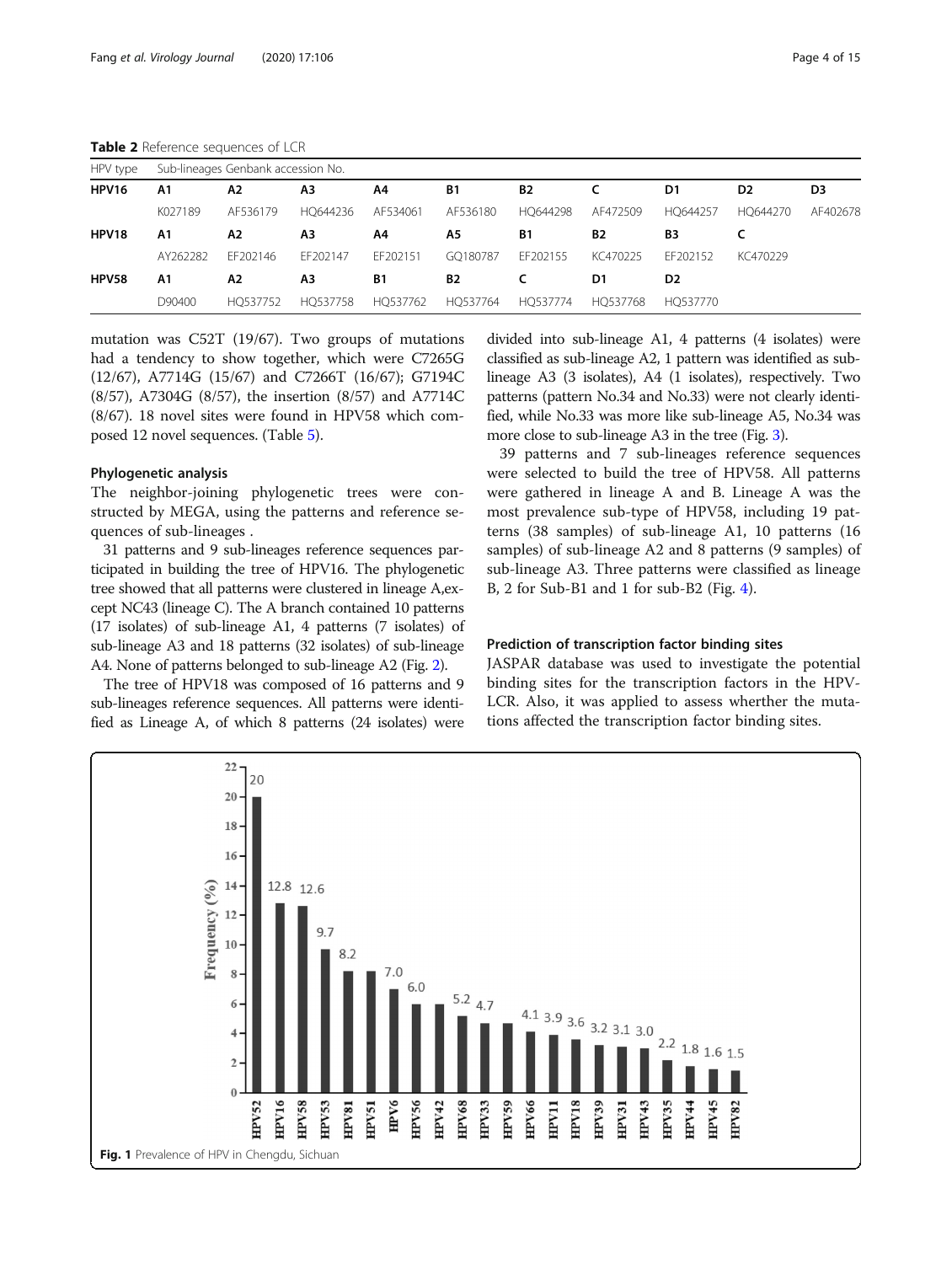<span id="page-4-0"></span>

| Nucleotide        |         | 7140 7164 | 7184   | 7258     |   |        | 7403 7486 7524 | 7529   | 7530 | 7563 | 7564    | 7567    | 7592 | 7670 | 7694 | 7716   | 7720   | 7753 | 7754        | 7853 | $\sim$<br>7857 | $\overline{0}$ | 24 | 33     | 53<br>4      | 55 | $\mathcal{S}^{\circ}$ | 104 | Pattern        |        |
|-------------------|---------|-----------|--------|----------|---|--------|----------------|--------|------|------|---------|---------|------|------|------|--------|--------|------|-------------|------|----------------|----------------|----|--------|--------------|----|-----------------------|-----|----------------|--------|
| positon           | $\circ$ | $\cup$    | $\cup$ | $\vdash$ | ⋖ | $\cup$ | U              | $\cup$ | ⊢    | O    | $\prec$ | $\prec$ | Н    | ⋖    | ⊢    | $\cup$ | $\cup$ | ⊢    | Н<br>$\cup$ | U    | ⊢              |                |    | ⋖      | ⊢<br>$\prec$ | O  | ⊢                     | H   | ġ              | amount |
| HPV18 NC01        | I       |           | I      |          |   |        |                |        |      |      |         |         |      |      |      |        |        |      | ن           |      |                |                |    |        |              |    |                       |     |                | $\sim$ |
| HPV18 NC02        |         |           |        |          |   |        |                | I      |      |      |         |         |      |      |      |        |        |      | I<br>I      |      |                |                |    |        |              |    |                       |     | ↘              | $\sim$ |
| HPV18 NC03        |         |           |        | ⋖        |   |        |                | ⋖      |      |      |         |         |      |      |      |        |        |      |             |      |                |                |    |        |              |    |                       |     | ↶              | m      |
| HPV18 NC05        |         |           |        |          |   |        | ⋖              | Ï      |      |      |         |         |      |      | ı    |        |        |      | ı           |      |                |                |    |        |              |    |                       |     |                |        |
| HPV18 NC06        | I       |           |        | ⋖        |   |        |                | ⋖      |      |      |         |         |      |      |      |        |        | ٣    |             |      |                |                |    |        | п            |    |                       |     |                |        |
| HPV18 NC07        | I       |           |        |          |   |        |                |        |      |      |         |         |      |      |      |        |        |      |             |      |                | г              |    |        |              |    |                       |     | c              |        |
| HPV18 NC11        |         |           |        |          |   |        |                |        |      |      |         |         |      |      |      |        |        |      |             |      |                |                |    |        |              |    |                       |     |                |        |
| HPV18 NC14        | ⋖       |           |        |          |   |        |                |        |      |      |         |         |      |      |      |        |        |      | I           |      |                |                |    |        |              |    |                       |     | $\infty$       |        |
| HPV18 NC15        | I       |           |        |          |   |        |                |        |      |      |         | I       |      |      |      |        |        |      | I           |      |                |                |    |        |              |    | 1                     |     | Ō              |        |
| HPV18 NC16        | I       |           |        |          |   |        |                |        |      |      |         |         |      |      |      |        |        |      |             |      |                |                |    |        | C٦           |    | ロ                     |     | $\subseteq$    |        |
| HPV18 NC19        | I       |           |        |          |   |        |                |        |      |      |         |         |      |      |      |        |        |      |             |      | ن              |                |    |        |              |    | J.                    |     |                |        |
| HPV18 NC20        |         |           |        |          |   |        |                |        |      |      |         |         |      |      |      |        |        |      |             |      |                |                |    |        |              |    |                       |     |                |        |
| HPV18 NC21        |         |           |        |          |   |        |                |        |      |      |         |         |      |      |      |        |        |      |             |      |                |                |    |        |              |    | G                     |     | ≅              |        |
| HPV18 NC25        | I       |           | I      | I        | Ï | I      |                | I      | Ï    | Ï    | I       | I       |      |      | I    | I      | I      | I    | I<br>I      |      |                |                |    |        |              |    |                       |     | $\overline{4}$ |        |
| <b>HPV18 NC33</b> | I       | I         | I      | ⋖        |   | I      | I              | ⋖      | ⋖    | ⋖    |         |         |      |      | G    |        | ⋖      |      | I<br>I      |      |                |                |    |        |              |    |                       |     | m              |        |
| HPV18 NC34        | $\mid$  | ⋖         | ŀ      | $\prec$  | I | ŀ      | I              | ⋖      | I    | ⋖    | I       | U       | U    | ŀ    | I    | I      | I      | I    | I<br>I      | I.   | I              | I              | ī  | ī<br>ī | I            | I  | ī                     | I   | $\frac{6}{1}$  |        |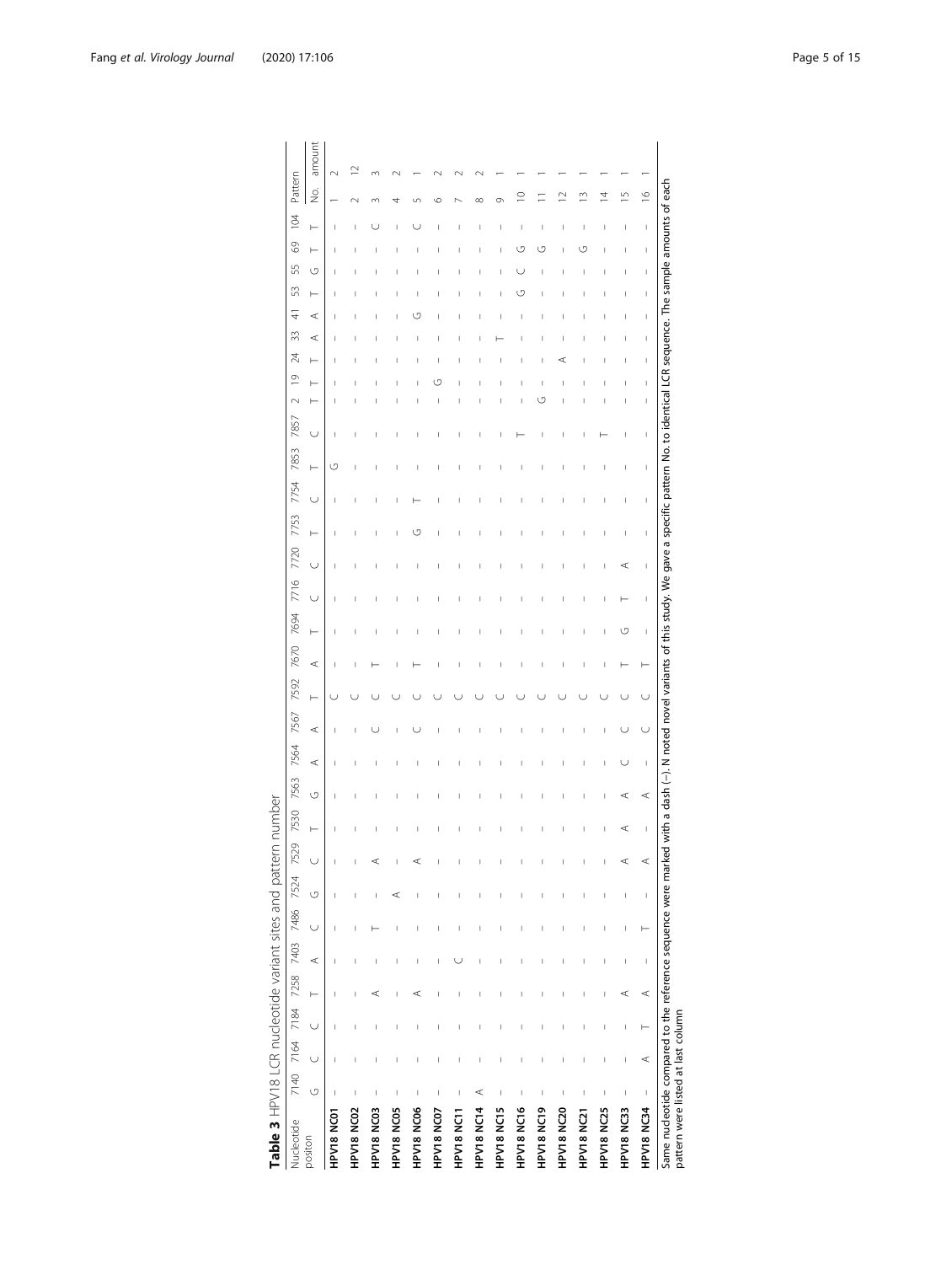<span id="page-5-0"></span>

| Nucleotide        |         | 7168 7174 7175 |         | 7177          | 7178  | 7193               | 7201     | $\circ$<br>$\mathbb{Z}$ | 7219               | 7233    | 7238 | 7252 | 7270 | 7287    | 7289              | 7310<br>7292 | 7328 | 7343   | 7366   | 7385     | 7394   | 7395   | 7419    | 7428   | 7429 | 7435    | 7449 |
|-------------------|---------|----------------|---------|---------------|-------|--------------------|----------|-------------------------|--------------------|---------|------|------|------|---------|-------------------|--------------|------|--------|--------|----------|--------|--------|---------|--------|------|---------|------|
| Positon           | $\prec$ | $\prec$        | $\prec$ | $\longmapsto$ | $\,<$ | $\circlearrowleft$ | $\vdash$ | $\cup$                  | $\circlearrowleft$ | $\prec$ |      |      |      | $\prec$ | $\cup$<br>$\prec$ | $\cup$       |      | $\cup$ | $\cup$ | $\vdash$ | $\cup$ | $\cup$ | $\prec$ | $\cup$ | U    | $\circ$ |      |
| HPV16 NC01        |         |                | U       | U             |       |                    | $\cup$   |                         |                    |         |      |      |      |         |                   |              |      |        |        |          |        |        |         |        |      |         |      |
| HPV16 NC02        |         |                |         | U             |       |                    |          |                         |                    |         |      |      |      |         |                   |              |      |        |        |          |        |        |         |        |      |         |      |
| HPV16 NC03        |         |                |         | U             |       |                    |          |                         |                    |         |      |      |      |         |                   |              |      |        |        |          |        |        |         |        |      |         |      |
| HPV16 NC04        |         |                |         |               |       |                    |          |                         |                    |         |      |      |      |         |                   |              |      |        |        |          |        |        |         |        |      |         |      |
| HPV16 NC06        |         |                |         |               |       |                    |          |                         |                    |         |      |      |      |         |                   |              |      |        |        |          |        |        |         |        |      |         |      |
| HPV16 NC07        |         |                |         |               |       |                    |          |                         |                    |         |      |      |      |         |                   |              |      |        |        |          |        |        |         |        |      |         |      |
| HPV16 NC08        |         |                |         |               |       |                    |          |                         |                    |         |      |      |      |         |                   |              |      |        |        |          |        |        |         |        |      |         |      |
| HPV16 NC09        |         |                |         |               |       |                    |          | ⋖                       |                    |         |      |      |      |         |                   |              |      |        |        |          |        |        |         |        |      |         |      |
| HPV16 NC10        |         |                |         |               |       |                    |          |                         |                    |         |      |      |      |         |                   |              |      |        |        |          |        |        |         |        |      |         |      |
| HPV16 NC11        |         |                |         | U             |       |                    |          | ⋖                       |                    |         |      |      |      |         |                   |              |      |        |        |          |        |        |         |        |      |         |      |
| HPV16 NC12        |         |                |         | U             |       |                    |          |                         |                    |         |      |      |      |         |                   |              |      |        |        |          |        |        |         |        |      |         |      |
| HPV16 NC13        |         |                |         | U             |       |                    |          |                         |                    |         |      |      |      |         |                   |              |      |        |        |          |        |        |         |        |      |         |      |
| HPV16 NC15        |         |                |         | U             |       |                    |          |                         |                    |         |      |      |      |         |                   |              |      |        |        |          |        |        |         |        |      |         |      |
| HPV16 NC17        |         |                | U       | U             |       |                    |          |                         |                    |         |      |      |      |         |                   |              |      |        |        |          |        |        |         |        |      |         |      |
| HPV16 NC19        |         |                |         | U             |       |                    |          |                         |                    |         |      |      |      |         |                   |              |      |        |        |          |        |        |         |        |      |         |      |
| <b>HPV16 NC24</b> |         |                |         | ◡             |       |                    |          |                         |                    |         |      |      |      |         |                   |              |      |        |        |          |        |        |         |        |      |         |      |
| HPV16 NC25        |         |                |         |               |       |                    |          |                         |                    |         |      |      |      |         |                   |              |      |        |        |          |        |        |         |        |      |         |      |
| HPV16 NC30        |         |                |         |               |       |                    |          |                         |                    |         |      |      |      |         |                   |              |      |        |        |          |        |        |         |        |      |         |      |
| HPV16 NC32        | U       |                |         |               |       |                    |          |                         |                    |         |      |      |      |         |                   |              |      |        |        |          |        |        |         |        |      |         |      |
| HPV16 NC33        | ↺       |                |         |               |       |                    |          |                         |                    |         |      |      |      |         |                   |              |      |        |        |          |        |        |         |        |      |         |      |
| HPV16 NC35        | U       |                |         |               |       |                    |          |                         |                    |         |      |      |      |         |                   |              |      |        |        |          |        |        |         |        |      |         |      |
| HPV16 NC36        | U       |                |         |               |       |                    |          |                         |                    |         |      |      |      |         |                   |              |      |        |        |          |        |        |         |        |      |         |      |
| HPV16 NC37        |         |                |         |               | ↺     |                    |          |                         |                    |         |      |      |      |         |                   |              |      |        |        |          |        |        |         |        |      |         |      |
| HPV16 NC38        |         |                |         |               |       |                    |          |                         |                    |         |      |      |      |         |                   |              |      |        |        |          |        |        |         |        |      |         |      |
| HPV16 NC40        |         |                |         |               |       |                    |          |                         |                    |         |      |      |      |         |                   |              |      |        |        |          |        |        |         |        |      |         |      |
| HPV16 NC41        |         |                |         |               |       |                    |          |                         |                    |         |      |      |      |         |                   |              |      |        |        |          |        |        |         |        |      |         |      |
| <b>HPV16 NC42</b> |         |                |         |               |       |                    |          |                         |                    |         |      |      |      |         |                   |              |      |        |        |          |        |        |         |        |      |         |      |
| <b>HPV16 NC43</b> |         |                |         |               |       |                    |          |                         |                    |         |      |      |      |         |                   |              |      |        |        |          |        |        |         |        |      |         |      |
| HPV16 NC44        |         |                |         |               |       |                    |          |                         |                    |         |      |      |      |         |                   |              |      |        |        |          |        |        |         |        |      |         |      |
| HPV16 NC45        |         |                |         |               |       |                    |          |                         |                    |         |      |      |      |         |                   |              |      |        |        |          |        |        |         |        |      |         |      |
| HPV16 NC46        |         |                |         |               |       |                    |          |                         |                    |         |      |      |      |         |                   |              |      |        |        |          |        |        |         |        |      |         |      |
| HPV16 NC47        |         |                |         |               |       |                    |          |                         |                    |         |      |      |      |         |                   |              |      |        |        |          |        |        |         |        |      |         |      |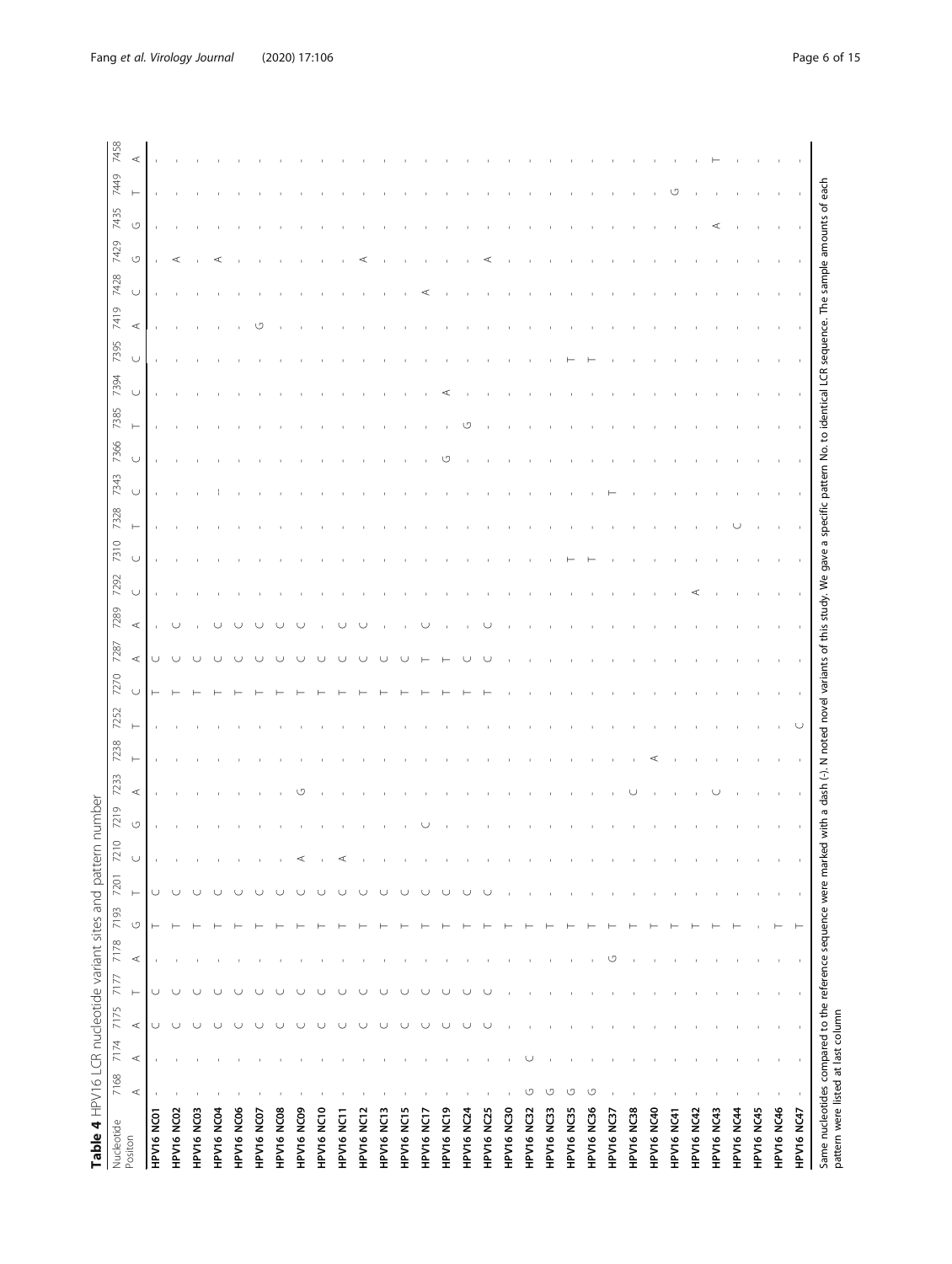| Table 4 HPV16 LCR nucleotide variant sites and pattern number |           |         |                    |               |         |        |         |     |          | (Continued) |                    |             |         |      |        |                    |                    |                  |                    |              |         |          |         |         |                |             |
|---------------------------------------------------------------|-----------|---------|--------------------|---------------|---------|--------|---------|-----|----------|-------------|--------------------|-------------|---------|------|--------|--------------------|--------------------|------------------|--------------------|--------------|---------|----------|---------|---------|----------------|-------------|
| Nucleotide<br>Positon                                         | 7483      | 7485    |                    | 7489 7495     | 7521    | 7595   | 7660    | 669 | 7714     | 7730        | 7765               | 775<br>7770 | 777     | 7781 | 7785   | 7816               | 7826               | 7830             | 7834               | 7839<br>7837 | 7842    | 7864     | 7868    | 7873    | 7874           | Pattern     |
|                                                               | $\prec$   | $\prec$ | $\circlearrowleft$ | $\longmapsto$ | U       | $\cup$ | $\prec$ |     | $\vdash$ | $\prec$     | $\cup$<br>$\vdash$ | $\vdash$    | $\prec$ | Н    | $\cup$ | $\circlearrowleft$ | $\circlearrowleft$ | $\prec$          | $\prec$<br>$\circ$ | $\prec$      | $\circ$ | $\vdash$ | $\circ$ | $\prec$ | $\cup$         | ⋖<br>$\geq$ |
| HPV16 NC01                                                    |           |         |                    |               | $\prec$ |        | U       |     |          |             | $\vdash$           |             |         |      |        | U                  |                    | $\mathfrak{c}$ . | $\cup$             |              | $\prec$ | $\cup$   |         |         |                |             |
| HPV16 NC02                                                    |           |         |                    |               | ⋖       |        |         |     |          |             |                    |             |         |      |        |                    |                    |                  |                    |              | ⋖       |          |         |         |                |             |
| HPV16 NC03                                                    |           |         |                    |               | ⋖       |        |         |     |          |             |                    |             |         |      |        |                    |                    |                  |                    |              | ⋖       |          |         |         |                |             |
| HPV16 NC04                                                    |           |         |                    |               | ⋖       |        |         |     |          |             |                    |             |         |      |        |                    |                    |                  |                    |              | ⋖       |          |         |         |                |             |
| HPV16 NC06                                                    |           |         |                    |               | ⋖       |        |         |     |          |             |                    |             |         |      |        |                    |                    |                  |                    |              | ⋖       |          |         |         |                |             |
| HPV16 NC07                                                    |           |         |                    |               | ⋖       |        |         |     |          |             |                    |             |         |      |        |                    |                    |                  |                    |              | ⋖       |          |         |         |                |             |
| HPV16 NC08                                                    |           |         |                    |               | ⋖       |        |         |     |          |             |                    |             |         |      |        |                    |                    |                  |                    |              |         |          |         |         |                |             |
| HPV16 NC09                                                    |           |         |                    |               | ⋖       |        |         |     |          |             |                    |             |         |      |        |                    |                    |                  |                    |              | ⋖       |          |         |         |                |             |
| HPV16 NC10                                                    |           |         |                    |               | ⋖       |        | U       |     |          |             |                    |             |         |      |        |                    |                    |                  |                    |              |         |          |         |         |                |             |
| HPV16 NC11                                                    |           |         |                    |               | ⋖       |        |         |     |          |             |                    |             |         |      |        |                    |                    |                  |                    |              |         |          |         |         |                |             |
| HPV16 NC12                                                    |           |         |                    |               | ⋖       |        |         |     |          |             |                    |             |         |      |        |                    |                    |                  |                    |              |         |          |         |         |                |             |
| HPV16 NC13                                                    |           |         |                    |               | ⋖       |        |         |     |          |             |                    |             |         |      |        |                    |                    |                  |                    |              | ⋖       |          |         |         |                |             |
| HPV16 NC15                                                    |           |         |                    |               | ⋖       |        |         |     |          |             |                    |             |         |      |        |                    |                    |                  |                    |              | ∢       |          |         |         |                |             |
| HPV16 NC17                                                    |           |         |                    |               | ⋖       |        |         |     |          |             |                    |             |         |      |        |                    |                    |                  |                    |              | ⋖       |          |         |         |                |             |
| HPV16 NC19                                                    |           |         |                    |               | ⋖       |        | U       |     |          |             |                    |             |         |      |        |                    |                    |                  |                    |              | ⋖       |          |         |         |                |             |
| HPV16 NC24                                                    |           |         |                    |               | ⋖       |        |         |     |          |             |                    |             |         |      |        |                    |                    |                  |                    |              | ⋖       |          |         | ↺       |                |             |
| HPV16 NC25                                                    |           |         |                    |               | ⋖       |        |         |     |          |             |                    |             |         |      |        |                    |                    |                  |                    |              | ⋖       |          |         |         |                |             |
| HPV16 NC30                                                    |           |         |                    |               | ⋖       |        |         |     |          |             |                    |             |         |      |        |                    |                    |                  |                    |              |         |          |         |         |                |             |
| <b>HPV16 NC32</b>                                             |           |         |                    |               | ⋖       |        |         |     |          |             |                    |             |         |      |        |                    |                    |                  |                    |              |         |          |         |         |                |             |
| HPV16 NC33                                                    |           |         |                    |               | ⋖       |        |         |     |          |             |                    |             |         |      |        |                    |                    |                  |                    |              |         |          |         |         |                |             |
| HPV16 NC35                                                    | U         |         |                    |               | ⋖       |        |         |     |          |             |                    |             |         |      |        |                    |                    |                  |                    |              |         |          |         |         |                |             |
| HPV16 NC36                                                    |           |         |                    |               | ⋖       |        |         |     |          |             |                    |             |         |      |        |                    |                    |                  |                    |              |         |          |         |         |                |             |
| HPV16 NC37                                                    |           |         |                    |               | ⋖       |        |         |     |          |             |                    |             |         |      |        |                    |                    |                  |                    |              |         |          |         |         |                |             |
| <b>HPV16 NC38</b>                                             |           |         |                    |               | ⋖       |        |         |     |          |             |                    |             |         |      |        |                    |                    |                  |                    |              |         |          |         |         |                |             |
| <b>HPV16 NC40</b>                                             |           |         |                    | U             | ⋖       |        |         |     |          |             |                    |             |         |      |        |                    |                    |                  |                    |              |         |          |         |         |                |             |
| HPV16 NC41                                                    |           |         |                    |               | ⋖       |        |         |     |          |             |                    |             |         |      |        |                    |                    |                  |                    |              |         |          |         |         |                |             |
| <b>HPV16 NC42</b>                                             |           |         |                    |               | $\prec$ |        |         |     |          |             |                    |             |         |      |        |                    |                    |                  |                    |              |         |          |         |         |                |             |
| <b>HPV16 NC43</b>                                             |           | ◡       | ⋖                  |               | $\prec$ |        |         |     |          |             |                    |             |         |      |        |                    | ⋖                  |                  |                    | ↺            |         |          |         |         |                |             |
| HPV16 NC44                                                    |           |         |                    |               | $\prec$ |        |         |     |          |             |                    |             |         |      |        |                    |                    |                  |                    |              |         |          |         |         |                |             |
| HPV16 NC45                                                    |           |         |                    |               |         |        |         |     |          |             |                    |             |         |      |        |                    |                    |                  |                    |              |         |          |         |         |                | R           |
| HPV16 NC46                                                    |           |         |                    |               | $\prec$ |        |         |     |          |             |                    |             |         |      |        |                    |                    |                  |                    |              |         |          |         |         | $\overline{5}$ |             |
| HPV16 NC47                                                    | $\,$ $\,$ |         |                    |               | ⋖       |        |         |     |          |             |                    |             |         |      |        |                    |                    |                  |                    |              |         |          | ⋖       |         |                | ≳           |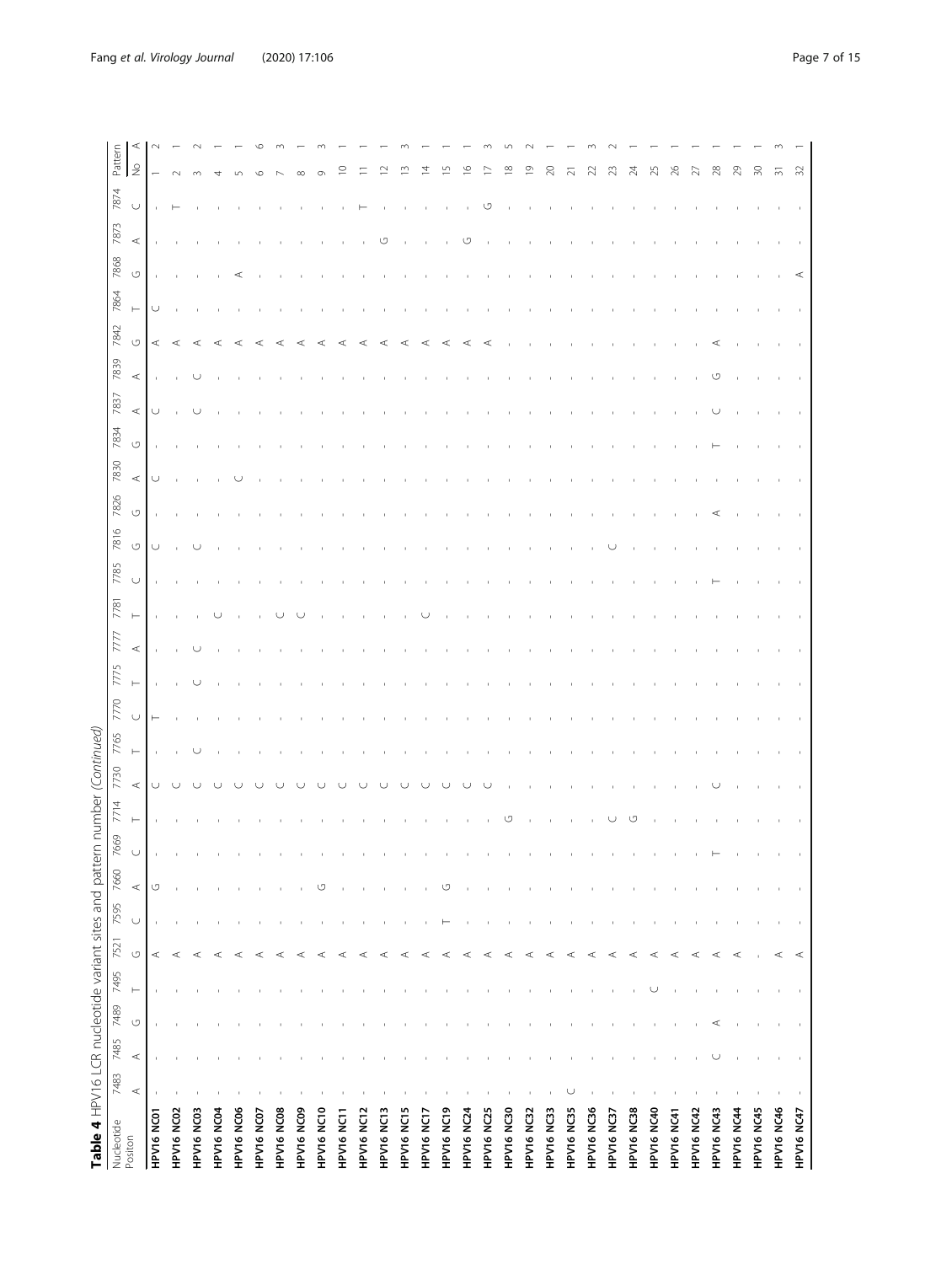<span id="page-7-0"></span>

| ⋖<br>$\,<$<br>↺<br>U<br>$^{+}$<br>$\cup$<br>$\cup$<br>U<br>$\cup$<br>$\circlearrowleft$<br>U<br>$\circlearrowleft$<br>⋖<br>$\prec$<br>$\vdash$<br>$\prec$<br>$\circlearrowleft$<br>$\circlearrowleft$<br>HPV58 NC16<br>HPV58 NC20<br>HPV58 NC26<br>HPV58 NC56<br>HPV58 NC59<br>HPV58 NC08<br>HPV58 NC10<br>HPV58 NC29<br>HPV58 NC46<br>HPV58 NC49<br>HPV58 NC50<br>HPV58 NC02<br>HPV58 NC03<br>HPV58 NC04<br>HPV58 NC12<br>HPV58 NC17<br>HPV58 NC23<br>HPV58 NC33<br>HPV58 NC34<br>HPV58 NC35<br>HPV58 NC52<br>HPV58 NC53<br>HPV58 NC61<br>HPV58 NC07<br>HPV58 NC57<br>HPV58 NC01<br>HPV58 NC11<br>HPV58 NC41<br>HPV58 NC37<br>Positon |  |              | 7431     | 7435    | 7464   | 7525<br>7522 | 7540 | 7619 |
|----------------------------------------------------------------------------------------------------------------------------------------------------------------------------------------------------------------------------------------------------------------------------------------------------------------------------------------------------------------------------------------------------------------------------------------------------------------------------------------------------------------------------------------------------------------------------------------------------------------------------------------|--|--------------|----------|---------|--------|--------------|------|------|
|                                                                                                                                                                                                                                                                                                                                                                                                                                                                                                                                                                                                                                        |  | O<br>$\prec$ | $\vdash$ | $\prec$ | Н<br>H | ⋖            | ⋖    | U    |
|                                                                                                                                                                                                                                                                                                                                                                                                                                                                                                                                                                                                                                        |  |              |          |         |        |              |      |      |
|                                                                                                                                                                                                                                                                                                                                                                                                                                                                                                                                                                                                                                        |  |              |          |         |        |              |      |      |
|                                                                                                                                                                                                                                                                                                                                                                                                                                                                                                                                                                                                                                        |  |              |          |         |        |              |      |      |
|                                                                                                                                                                                                                                                                                                                                                                                                                                                                                                                                                                                                                                        |  |              |          |         |        |              |      |      |
|                                                                                                                                                                                                                                                                                                                                                                                                                                                                                                                                                                                                                                        |  |              |          |         |        |              |      |      |
|                                                                                                                                                                                                                                                                                                                                                                                                                                                                                                                                                                                                                                        |  |              |          |         |        |              |      |      |
|                                                                                                                                                                                                                                                                                                                                                                                                                                                                                                                                                                                                                                        |  |              |          |         |        |              |      |      |
|                                                                                                                                                                                                                                                                                                                                                                                                                                                                                                                                                                                                                                        |  |              |          |         |        |              |      |      |
|                                                                                                                                                                                                                                                                                                                                                                                                                                                                                                                                                                                                                                        |  |              |          |         |        |              |      |      |
|                                                                                                                                                                                                                                                                                                                                                                                                                                                                                                                                                                                                                                        |  |              |          | U.      |        |              |      |      |
|                                                                                                                                                                                                                                                                                                                                                                                                                                                                                                                                                                                                                                        |  |              |          |         |        |              |      |      |
|                                                                                                                                                                                                                                                                                                                                                                                                                                                                                                                                                                                                                                        |  |              |          |         |        |              |      |      |
|                                                                                                                                                                                                                                                                                                                                                                                                                                                                                                                                                                                                                                        |  |              |          |         |        |              |      |      |
|                                                                                                                                                                                                                                                                                                                                                                                                                                                                                                                                                                                                                                        |  |              |          |         |        |              |      |      |
|                                                                                                                                                                                                                                                                                                                                                                                                                                                                                                                                                                                                                                        |  |              |          |         |        |              |      |      |
|                                                                                                                                                                                                                                                                                                                                                                                                                                                                                                                                                                                                                                        |  |              |          |         |        |              |      |      |
|                                                                                                                                                                                                                                                                                                                                                                                                                                                                                                                                                                                                                                        |  |              |          |         |        |              |      |      |
|                                                                                                                                                                                                                                                                                                                                                                                                                                                                                                                                                                                                                                        |  |              |          |         |        |              |      |      |
|                                                                                                                                                                                                                                                                                                                                                                                                                                                                                                                                                                                                                                        |  |              |          |         |        |              |      |      |
|                                                                                                                                                                                                                                                                                                                                                                                                                                                                                                                                                                                                                                        |  |              |          |         |        |              |      |      |
|                                                                                                                                                                                                                                                                                                                                                                                                                                                                                                                                                                                                                                        |  |              |          |         |        |              |      |      |
|                                                                                                                                                                                                                                                                                                                                                                                                                                                                                                                                                                                                                                        |  |              |          |         |        |              |      |      |
|                                                                                                                                                                                                                                                                                                                                                                                                                                                                                                                                                                                                                                        |  |              |          |         |        |              |      |      |
|                                                                                                                                                                                                                                                                                                                                                                                                                                                                                                                                                                                                                                        |  |              |          |         |        |              |      |      |
|                                                                                                                                                                                                                                                                                                                                                                                                                                                                                                                                                                                                                                        |  |              |          |         |        |              |      |      |
|                                                                                                                                                                                                                                                                                                                                                                                                                                                                                                                                                                                                                                        |  |              |          |         |        |              |      |      |
|                                                                                                                                                                                                                                                                                                                                                                                                                                                                                                                                                                                                                                        |  |              |          |         |        |              |      |      |
|                                                                                                                                                                                                                                                                                                                                                                                                                                                                                                                                                                                                                                        |  |              |          |         |        |              |      |      |
|                                                                                                                                                                                                                                                                                                                                                                                                                                                                                                                                                                                                                                        |  |              | ľ٦       |         |        |              |      |      |
| HPV58 NC63                                                                                                                                                                                                                                                                                                                                                                                                                                                                                                                                                                                                                             |  |              |          |         |        |              |      |      |
| ⊢<br>$\,$<br>HPV58 NC65                                                                                                                                                                                                                                                                                                                                                                                                                                                                                                                                                                                                                |  |              |          |         |        |              |      |      |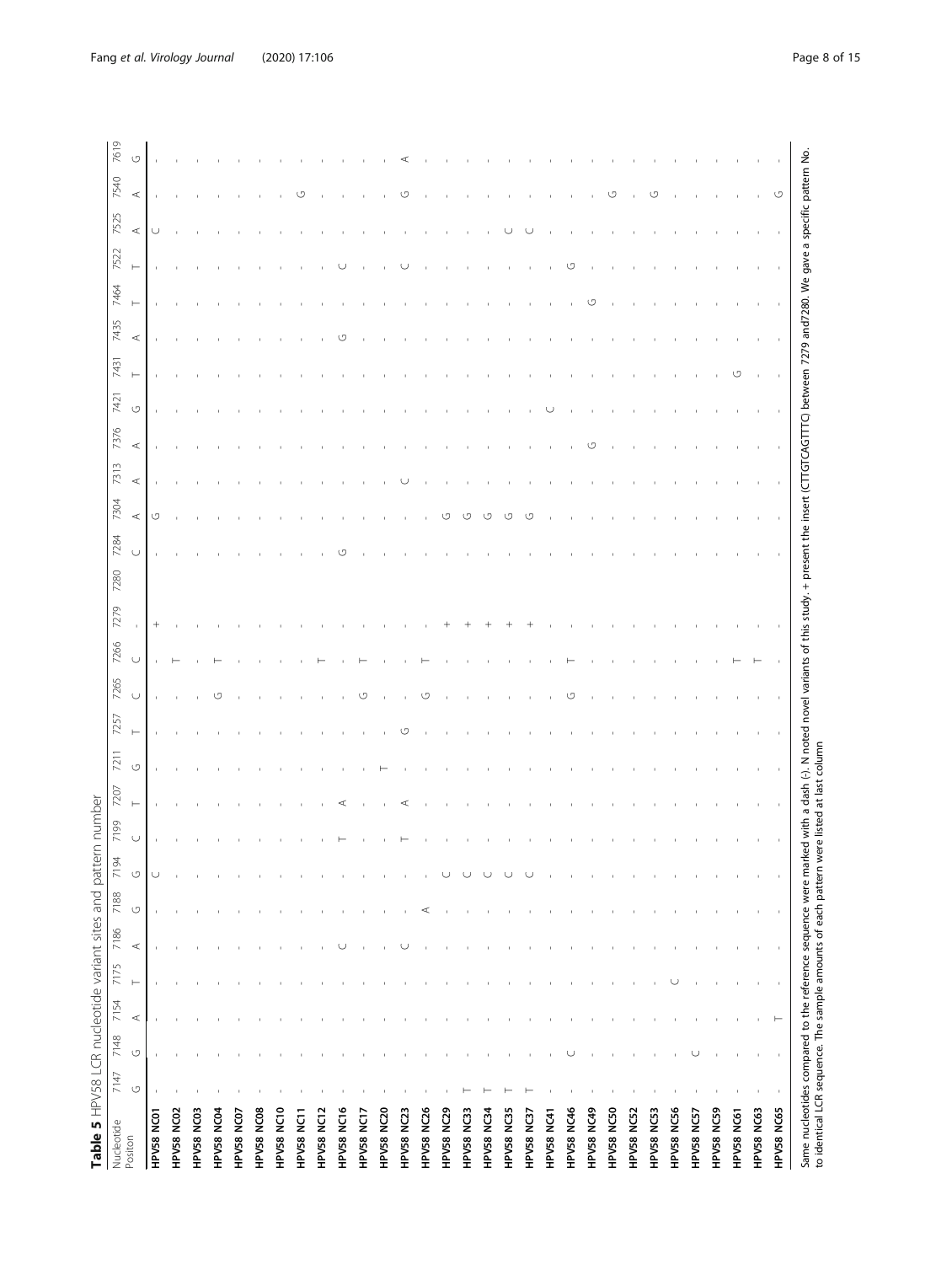| Table 5 HPV58 LCR nucleotide variant sites and pattern | 7621    | 7673    | 7714                | 7730   | 7745               | 7749   | 7755    | number (Continued)<br>7779 | 7791     | 7793    | $\frac{\infty}{2}$ | $\gtrsim$ | $\overline{\widetilde{\mathcal{C}}}$<br>$\approx$ | 33                 | $\%$     | 52     | 53       | 24                 | 65<br>$\mathcal{S}$          | 86       | 88       | 92      | 56     | $102$   | Pattern                  |        |
|--------------------------------------------------------|---------|---------|---------------------|--------|--------------------|--------|---------|----------------------------|----------|---------|--------------------|-----------|---------------------------------------------------|--------------------|----------|--------|----------|--------------------|------------------------------|----------|----------|---------|--------|---------|--------------------------|--------|
| Nucleotide<br>Positon                                  | $\prec$ | $\prec$ | $\prec$             | $\cup$ | $\circlearrowleft$ | $\cup$ | $\prec$ | $\prec$                    | $\vdash$ | $\prec$ | $\prec$            | $\cup$    | $\vdash$<br>$\cup$                                | $\circlearrowleft$ | $\vdash$ | $\cup$ | $\vdash$ | $\circlearrowleft$ | $\circlearrowleft$<br>$\cup$ | $\vdash$ | $\vdash$ | $\circ$ | $\cup$ | $\circ$ | $\stackrel{\circ}{\geq}$ | amount |
| HPV58 NC01                                             |         |         | U                   |        |                    |        | U       |                            |          | U       |                    |           | U                                                 |                    |          |        |          |                    |                              |          |          |         |        |         |                          |        |
| HPV58 NC02                                             |         |         |                     |        |                    |        |         |                            |          |         |                    |           |                                                   |                    |          |        | ⋖        |                    |                              |          |          |         |        |         |                          |        |
| HPV58 NC03                                             |         |         |                     |        |                    |        |         |                            |          |         |                    |           |                                                   |                    |          |        |          |                    |                              |          |          |         |        |         |                          | O      |
| HPV58 NC04                                             |         |         | U                   |        |                    |        |         |                            |          |         |                    |           |                                                   |                    |          |        |          |                    |                              |          |          |         |        |         |                          |        |
| HPV58 NC07                                             |         |         |                     |        |                    |        |         |                            |          |         |                    |           | ⋖                                                 |                    |          |        |          |                    |                              |          |          |         |        |         |                          |        |
| HPV58 NC08                                             |         |         |                     |        |                    |        |         |                            |          | ↺       |                    |           |                                                   |                    |          |        |          |                    |                              |          |          |         |        |         |                          |        |
| HPV58 NC10                                             |         |         |                     |        |                    |        |         |                            |          |         |                    |           |                                                   |                    |          |        |          |                    |                              |          |          |         |        |         |                          |        |
| HPV58 NC11                                             |         |         |                     |        |                    | ↺      |         |                            |          |         |                    |           |                                                   |                    |          |        |          |                    |                              |          |          |         |        |         |                          |        |
| HPV58 NC12                                             |         |         | U                   |        |                    |        |         |                            |          |         |                    |           |                                                   |                    |          |        |          |                    |                              |          |          |         |        |         |                          |        |
| HPV58 NC16                                             |         |         |                     | ⋖      |                    |        |         | ↺                          |          |         |                    |           | ↺                                                 |                    |          |        |          | ⋖                  |                              |          |          |         |        |         |                          |        |
| HPV58 NC17                                             |         |         | O                   |        |                    |        |         |                            |          |         |                    |           |                                                   |                    |          |        |          |                    |                              |          |          |         |        |         |                          |        |
| HPV58 NC20                                             |         |         |                     |        |                    |        |         |                            |          |         |                    |           |                                                   |                    |          |        |          |                    |                              |          |          |         |        |         |                          |        |
| HPV58 NC23                                             |         |         |                     |        |                    |        |         |                            |          |         |                    |           | U.                                                |                    |          |        |          |                    |                              |          |          |         |        |         |                          |        |
| HPV58 NC26                                             |         |         | U                   |        |                    |        |         |                            |          |         |                    |           |                                                   |                    |          |        |          |                    |                              |          |          |         |        |         | 4                        |        |
| HPV58 NC29                                             |         |         | ◡                   |        |                    |        |         |                            |          |         |                    |           |                                                   |                    |          |        |          |                    |                              |          |          |         |        |         |                          |        |
| HPV58 NC33                                             |         |         | ◡                   |        |                    |        |         |                            |          |         |                    |           |                                                   |                    |          |        |          |                    |                              |          |          |         |        |         | ७                        |        |
| HPV58 NC34                                             |         |         | U                   |        |                    |        |         |                            |          |         |                    |           |                                                   |                    |          |        |          |                    |                              |          |          |         |        |         |                          |        |
| HPV58 NC35                                             |         |         | U                   |        |                    |        |         |                            |          |         |                    |           |                                                   |                    |          |        |          |                    |                              |          |          |         |        |         | $^\infty$                |        |
| HPV58 NC37                                             |         |         | $\cup$              |        |                    |        |         |                            |          |         |                    |           |                                                   |                    |          |        |          |                    |                              |          |          |         |        |         | ᡡ                        |        |
| HPV58 NC41                                             |         |         |                     |        |                    |        |         |                            |          | ↺       |                    | СS        |                                                   |                    |          |        |          |                    |                              |          |          |         |        |         | g                        |        |
| HPV58 NC46                                             |         |         | U                   |        |                    |        |         |                            |          |         |                    |           |                                                   |                    |          |        |          |                    |                              |          |          |         |        |         | ಸ                        |        |
| HPV58 NC49                                             |         |         |                     |        |                    |        |         |                            |          |         |                    |           |                                                   |                    |          |        |          |                    |                              |          |          |         |        |         |                          |        |
| HPV58 NC50                                             |         |         |                     |        |                    | U      |         |                            |          |         |                    |           |                                                   |                    |          |        |          |                    |                              |          |          |         |        |         | ಇ                        |        |
| HPV58 NC52                                             |         |         |                     |        |                    |        |         |                            |          |         |                    |           |                                                   |                    |          |        |          |                    |                              |          |          |         |        |         | 24                       |        |
| HPV58 NC53                                             |         |         |                     |        |                    |        |         |                            |          |         |                    |           |                                                   |                    |          |        |          |                    |                              |          |          |         |        |         | 25                       |        |
| HPV58 NC56                                             |         |         |                     |        |                    |        |         |                            |          |         |                    |           |                                                   |                    |          |        |          |                    |                              |          |          |         |        |         | 26                       |        |
| HPV58 NC57                                             |         |         |                     |        |                    |        |         |                            |          | ιŋ      |                    |           |                                                   |                    |          |        |          |                    |                              |          |          |         |        |         | ₩                        |        |
| HPV58 NC59                                             |         |         |                     |        |                    |        |         |                            |          |         |                    |           |                                                   |                    |          |        |          |                    |                              |          |          |         |        |         | 28                       |        |
| HPV58 NC61                                             |         |         | $\circlearrowright$ |        |                    |        |         |                            |          |         |                    |           |                                                   |                    |          |        |          |                    |                              |          |          |         |        |         | 29                       |        |
| HPV58 NC63                                             |         |         | $\circlearrowleft$  |        |                    |        |         |                            |          |         |                    |           |                                                   |                    |          |        |          |                    |                              |          | U        |         |        |         | 20                       |        |
| HPV58 NC65                                             |         |         |                     |        |                    | O      |         |                            |          |         |                    |           |                                                   |                    |          |        |          |                    |                              |          |          |         |        |         | $\overline{5}$           |        |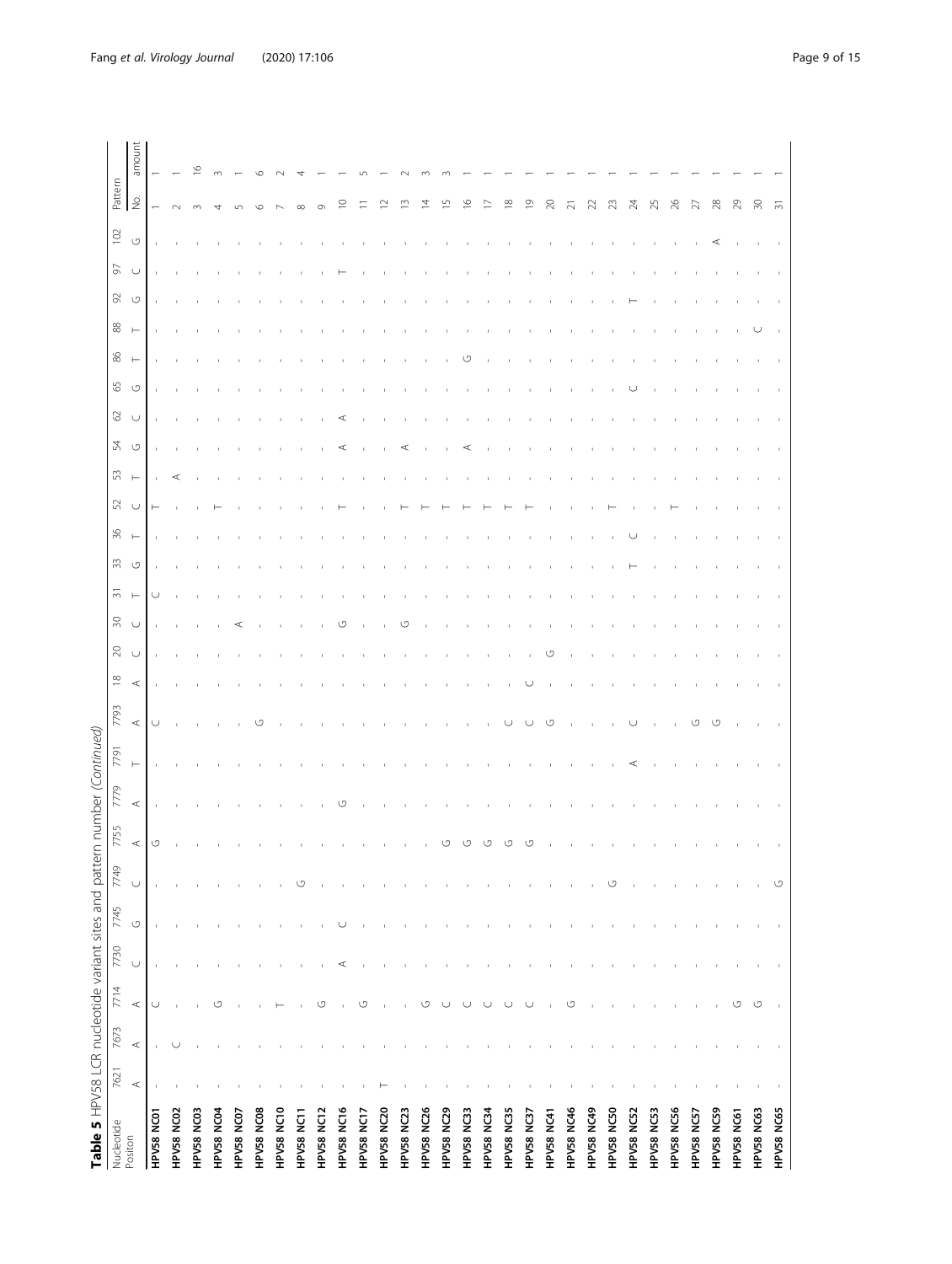<span id="page-9-0"></span>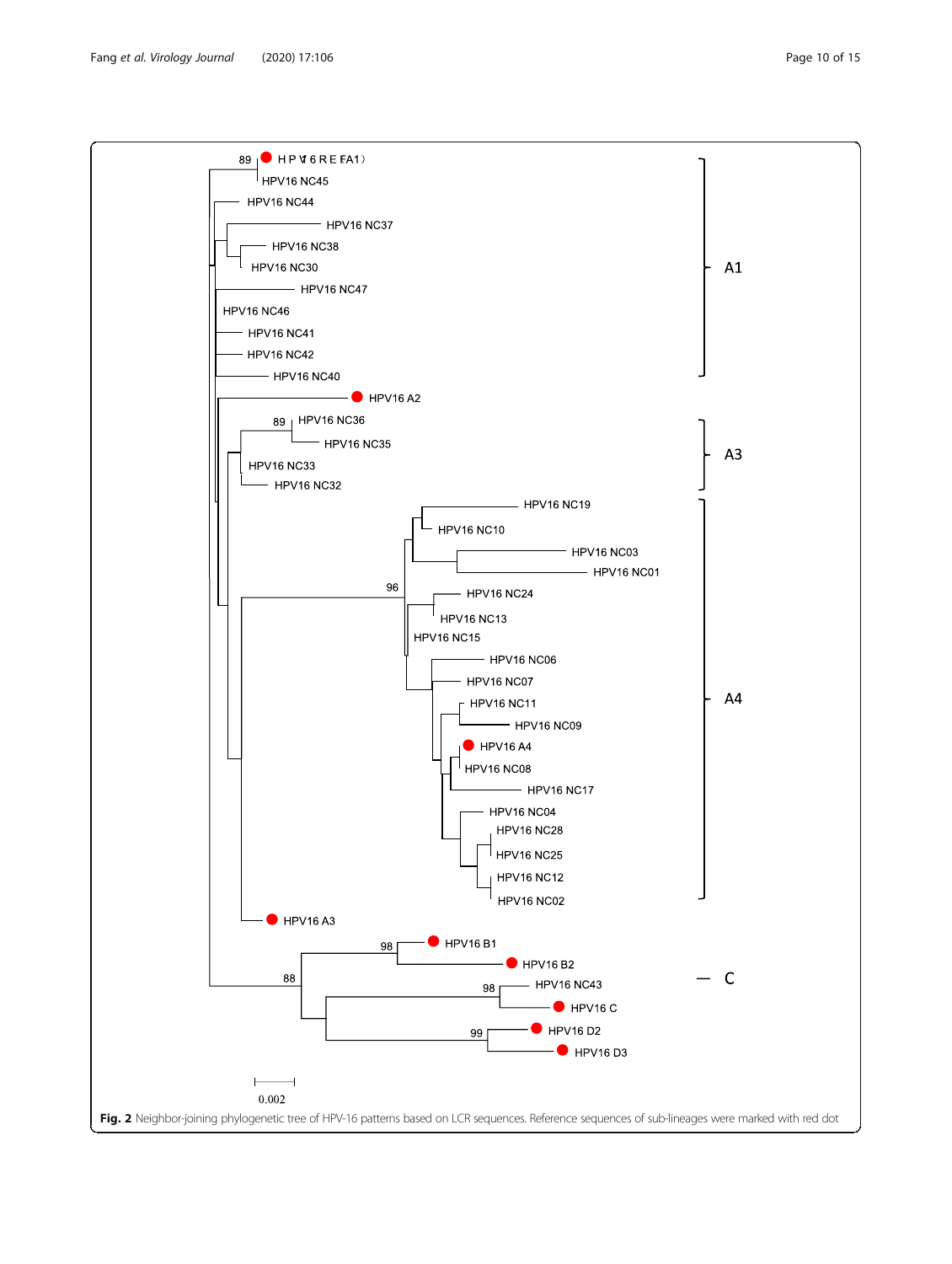<span id="page-10-0"></span>

For HPV16, the results showed 7 mutations potentially affected the binding sites of transcription factors. A potential binding site of PHOX2A located at nucleotide position 7730 which was detected as the second most variable site of HPV16-LCR. More transcription factors like HOXC11, CEBPB, FOS, ETS1 and YY1 were detected on position 7219, 7310, 7366, 7394/7395 and 7595, respectively (Fig. [5](#page-12-0)a).

The JASPAR result of HPV18-LCR indicated that 6 variations had potential effects on the TFBS. T7592C was detected in all isolates of HPV18 and might be the binding site of GATA3 and SRF. CEBPB was related to variations C7716T and C7720A. C7716T was also potentially affected the binding site of TEAD1. In addition, nucleotide sites 7857, 33 and 41 potentially affected the binding sites for HOXA5, FOXL1 and FOXC1, respectively (Fig. [5](#page-12-0)b).

In HPV58-LCR, 5 variations and 1 insertion were found potential effect on TFBS. A sequence of CTTGTC AGTTTC was inserted in the potential binding sites of transcription factor ETS1 between position 7279 and 7280. More TFs like SOX10, SOX9, CEBPA and ESR2 indicated underlying binding change on account of the mutation C7265G, A7304G, A7376G and T7791A/ A7793C, respectively (Fig. [5c](#page-12-0)).

#### **Discussion**

Persistence infection of high-risk HPV shows significant link with cervical intraepithelial neoplasia (CIN) and invasion cervical cancer. HPV variants may have codiversified with human populations and thus obtain an intrinsic geographical difference on prevalence and infections [[26](#page-13-0)]. The knowledge of epidemicity about HR-HPV is vital for further study of vaccine and cervical cancer therapy in local area.

These three types of HR-HPV showed different prevalence and mutation rates in our study. More HPV16 and HPV58 were detected than HPV18 in this study. Only one HPV16 isolate was completely same with HPV16 REF sequence, while 16 (24.2%) isolates were same with REF sequence of HPV58. It may attributed to the high prevalence and active interaction in viral genome integration and cancer development of HPV16, so the LCR were able to occur and reserve more variations. HPV18 is less popular than HPV16/58 in Southwest China, and we didn't find as many mutations as those two types in 18. T7592C was a general mutation for HPV18 in this area. It was found in all isolates of HPV18 and also the only variation of 35.3% (12 isolates) HPV18 LCR sequence. HPV58 showed different prevalence through geographical regions. The unusual high prevalence had been reported in East Asia, Africa and some other areas [[27\]](#page-13-0). A few study reported the high prevalence of HPV58 in Japan (8%) and Korea (16%) [[28](#page-13-0)–[30](#page-13-0)]. About the data in China, infection frequency of HPV58 was found 9.4% in Zhejiang  $[31]$  $[31]$  $[31]$ , 10% in Hong Kong  $[32]$  $[32]$  $[32]$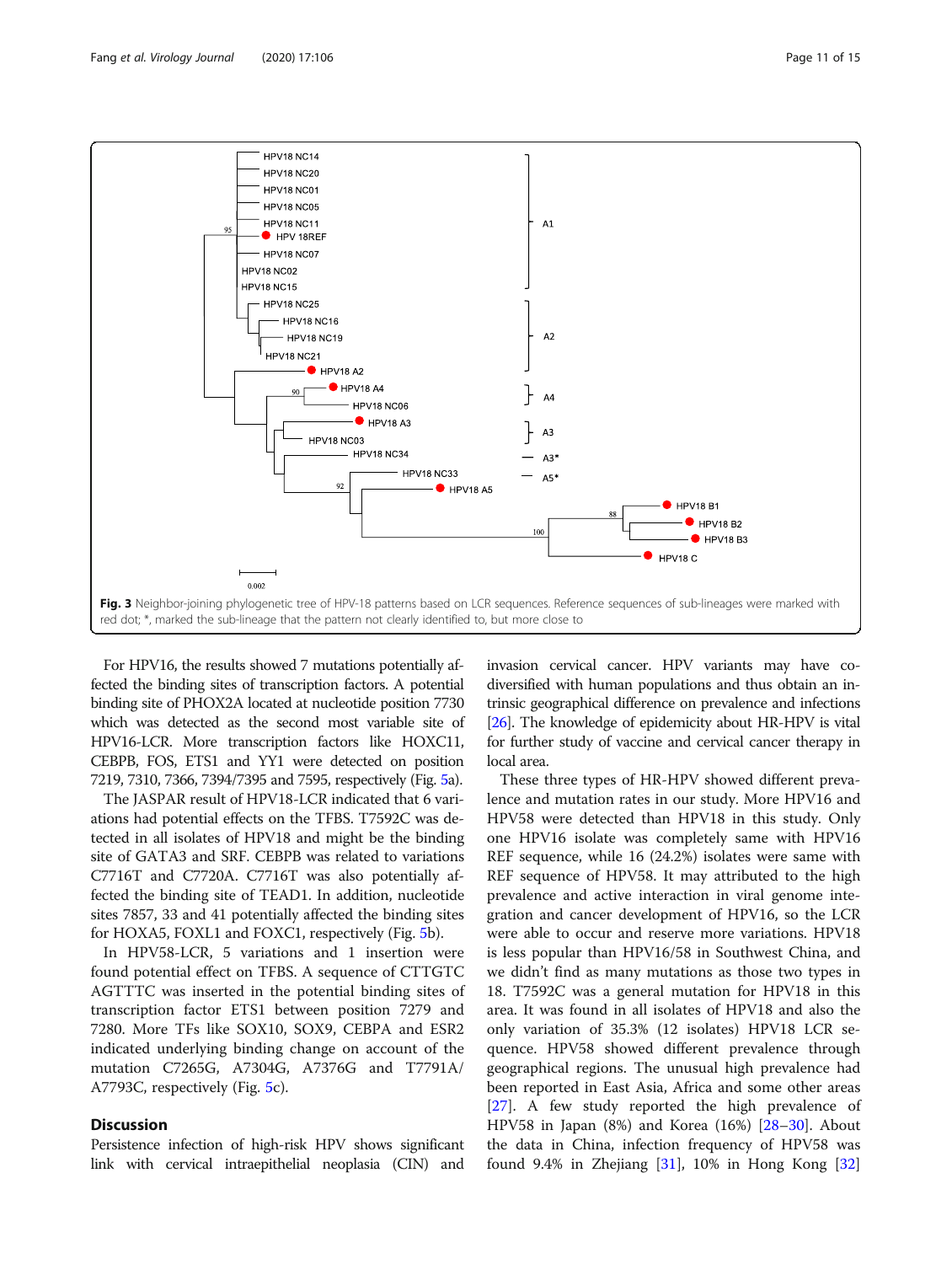<span id="page-11-0"></span>

and 10% in Taiwan [[33\]](#page-14-0). In this study, HPV58 occupied 12% of the positive samples. It suggested that further study of vaccine need to consider this type as target.

The distribution of the sub-lineages were basically same with the data had been reported previously. In this study, A lineage accounted for a large proportion of all three types. It has been reported that lineage A related to pathogenicity more than other lineages.

For HPV16, a worldwide phylogenetic analysis indicated that the EUR lineages  $(A1 \sim A3)$  were epidemic in many regions. A4 was largely found in Eastern Asia [\[34](#page-14-0)]. 56% of HPV16 variants were clustered into sub-lineage

A4 which was significantly associated with elevated risk of cervical cancer comparing with  $A1 \sim 3$  [\[35](#page-14-0)].

All HPV18 isolated were identified as lineage A. The global data of lineage A showed that sub-lineage A1 predominated in Eastern Asia and Pacific, while sub-lineage A3/A4 were prevalent in many region around the world. The isolates of A5 were detected principally in Africa [[36\]](#page-14-0). Our data showed that HPV18 samples were mostly identified as A1 and a small amount of A2/A3/A4. 70.6% isolates of HPV18 were clustered in sub-lineage A1. Amador-Molina et al. found that the variations of sub-A1 affected Ori function significant higher than the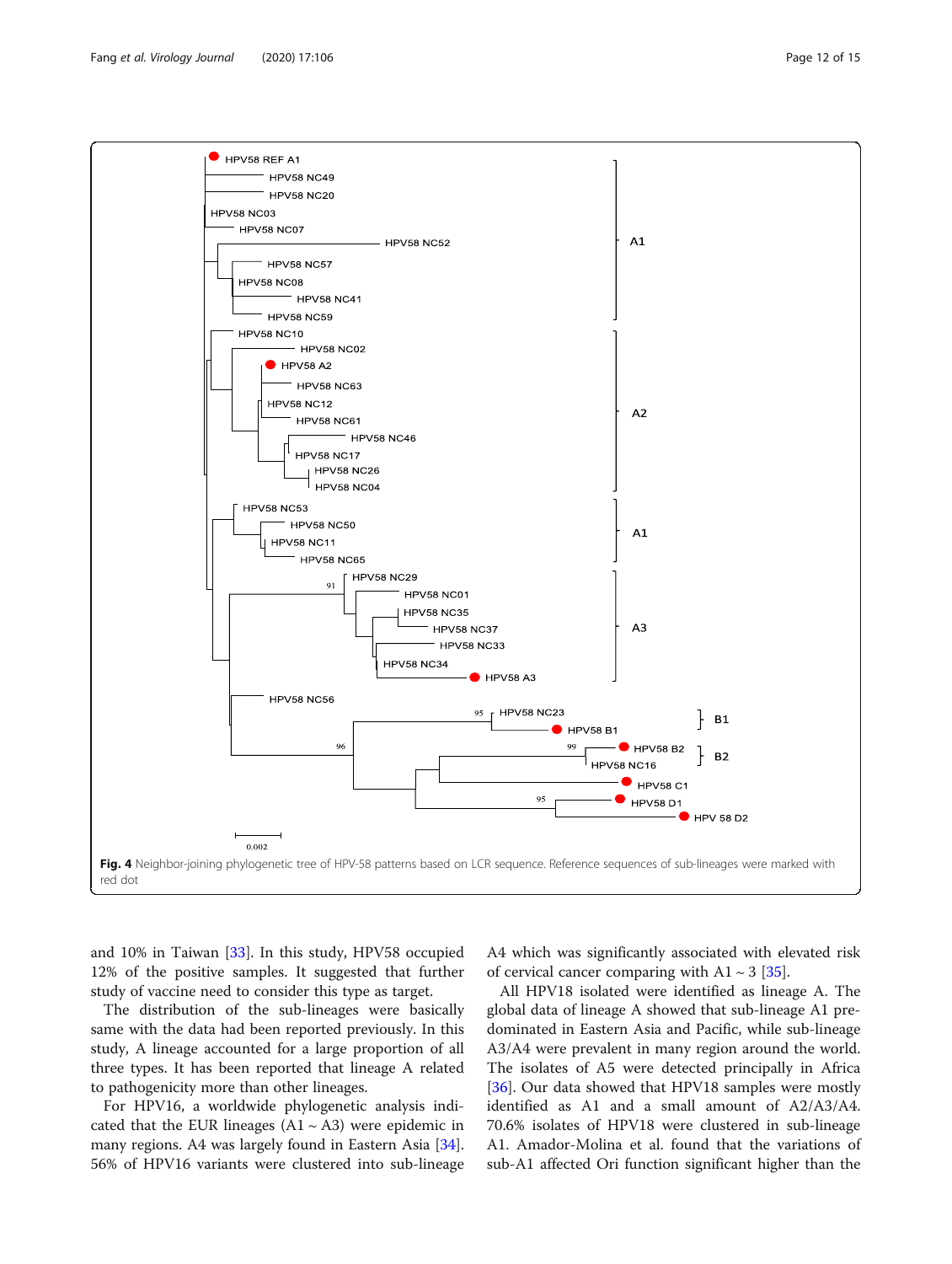<span id="page-12-0"></span>

other variants [[37\]](#page-14-0). This effect may be related to the changes found in the keratinocyte enhancer (KE) region of LCR as it has been reported that mutations in this domain affect HPV replication [[38](#page-14-0)].

For HPV58, globally, the sub-lineage A2 was the most widespread variant, whereas sub-lineages A1 and A3 were rarely found out of Asia. A1 were the most prevalence sub-lineage of HPV58 in our study, A2/A3 were also be found. 95.4% of the HPV58 isolates were clustered in lineage A which showed much more relation with CIN2/CIN3+ rather than lineage BCD [[30](#page-13-0)]. We also found 3 variants of lineage B which was rarely observed in East Asia [\[39\]](#page-14-0).

The HPV LCR which contain the binding sites for both viral and cellular factors, has shown regulatory functions on replication of HPV, transcriptional activity of the E6/E7 and the other interaction through the virus life cycle [[10,](#page-13-0) [13,](#page-13-0) [28](#page-13-0)]. Mutations on LCR may influence the binding sites and the function of it. The mutations of some sub-lineages which are more related to pathgenicity, showed potential effect on TFBS in our data. In HPV16, A7730C, variant of sub-lineage A4, showed potentially effect to PHOX2A which is a transcription factor involving in cell proliferation and migration in lung cancer [[40\]](#page-14-0). CEBPB, FOXL1 and HOXA5 were the transcription factors that may be affected in sub-lineage A1 of HPV18. CEBPB is a leucine-zipper transcription factor that regulates growth and differentiation of hematopoietic and epithelial cells. One study based on breast cancer found that CEBPB was a novel transcriptional regulator of CLDN4. The upregulation of CEBPB-CLDN4 signaling caused the migration and invasion of cancer cell  $[41]$  $[41]$  $[41]$ . Homeobox A5 (HOXA5) is a member of the homeobox (HOX) family and is upregulated in

many types of tumors [\[42](#page-14-0)]. Forkhead box L1 (FOXL1) is a member of the Forkhead box (FOX) superfamily and was reported to be dysregulated in various types of cancers. Upregulation of FOXL1 greatly inhibits cell proliferation, migration, and invasion in vitro and tumorigenicity in nude mice  $[43]$  $[43]$ . In HPV58, the nucleotide sites 7265 and 7266 were not only the most variable sites in LCR but also the potential binding sites of SOX10 which is a transcription factor of sex determining region Y (SRY)-related high motility group (HMG) box gene family. SOX10 has been suggested as a useful marker for corresponding tumors [[44\]](#page-14-0), although it was usually silenced or downregulated in malignant tumors such as digestive cancers [[45\]](#page-14-0) and prostatic carcinoma [[46\]](#page-14-0). The insertion (between 7279 and 7280) which is usually detected in sub-lineage A3, may affect the binding site of ETS1. ETS1 belongs to the large family of the ETS domain family of transcription factors and is involved in cancer progression. Mostly, ETS1 expression is linked to poor survival and contributed to the acquisition of cancer cell invasiveness, EMT (epithelial-to-mesenchymal transition), the development of drug resistance and neo-angiogenesis [[47](#page-14-0)].

#### Conclusion

In conclusion, this study investigated the gene polymorphisms, phylogeny, and relevant functional prediction of high-risk HPV-LCR from Southwest China. Although our study showed some limitations on sample capacity and source, it provided more data for understanding the intrinsic geographical relatedness of HPV-16/18/58 variants, the complicated relation among HPV-16/18/58 LCR mutations, transcription factors and carcinogenesis. It also helps performing further study to demonstrate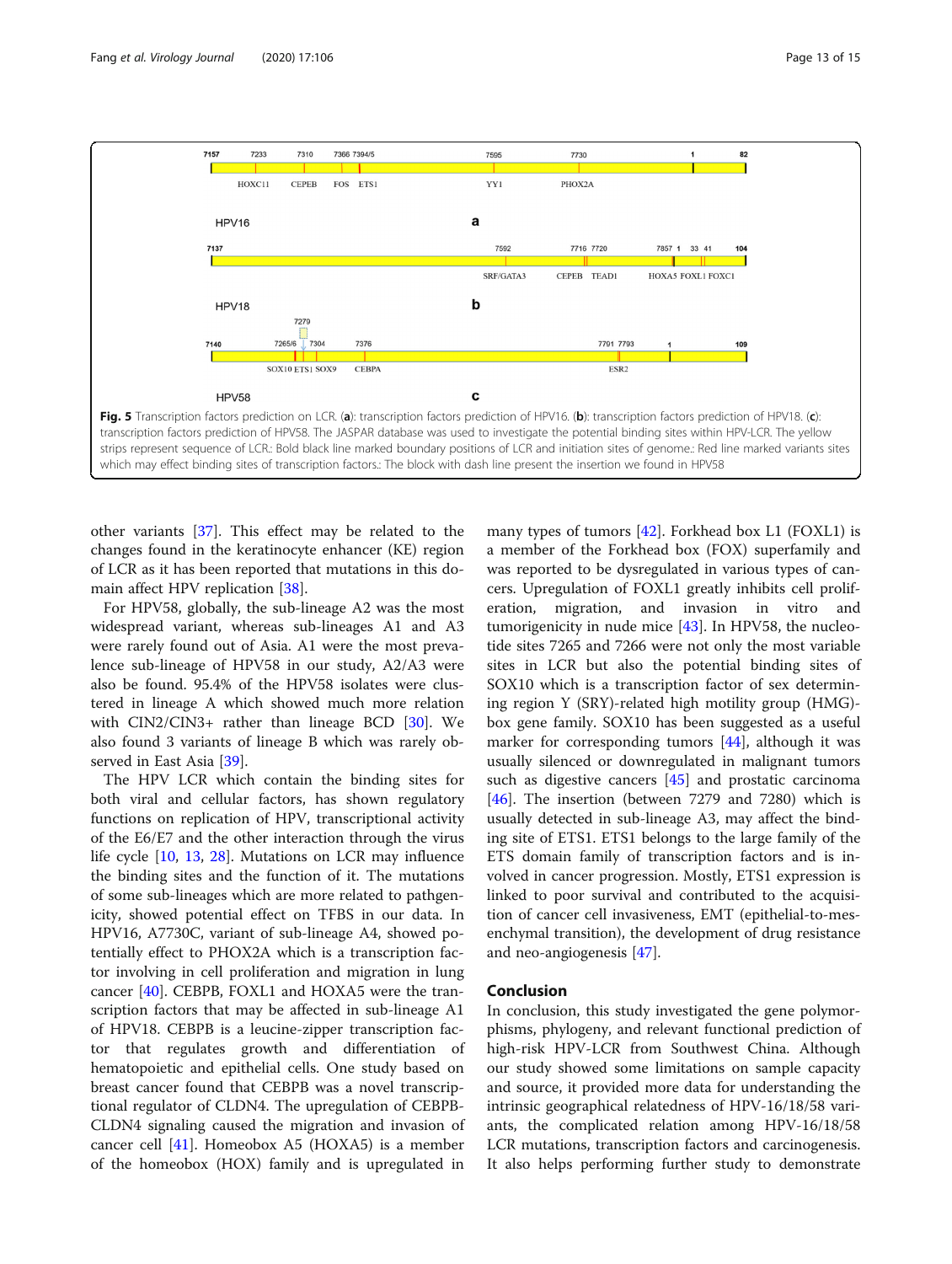<span id="page-13-0"></span>the biological function of HPV-16/18/58 LCR variants and the effect of multiple infection of high-risk HPV on tumor progression. The TFBS we found is still need deeper exploration for the potential of them to be marker in diagnosis and therapy.

#### Abbreviations

DNA: Deoxyribonucleic Acid; HPV: Human Papillomavirus; LCR: Long control region; MEGA: Molecular Evolutionary Genetics Analysis; NCBI: National Center for Biotechnology Information; PCR: Polymerase Chain Reaction; SNP: Single nucleotide polymorphism; TFBS: transcription factor binding site

#### Acknowledgements

This work was funded by Key Scientific Research Foundation Projects of Sichuan Province and supported by following hospitals: The Angel Women' s and Children' s Hospital, The Sichuan Reproductive Health Research Center Affiliated Hospital, The Chengdu Western Hospital Maternity Unit, Chengdu Songziniao Sterility Hospital and others that participated in this study.

#### Ethics approval and consent to participants

This study was approved by education and research committee and Ethics Committee of Sichuan University, China (approval number SCU20100196494). All works were followed the guideline of Ethics Committee of Sichuan University. Informed Consent Right was confirmed by patients enrolling. The privacy of patients was assured to be protected carefully.

#### Authors' contributions

Conception of the study and supervising the progress of study: XD and LF. Conducting the experiments.: LF. sample collection: LF and ZS. HPV typing: LF, ZS, XL, LT and PG. Other parts of experiments: LF, XL. Data analysis: LF and YY. Draft of manuscript: LF. All authors reviewed the manuscript. All authors read and approved the final manuscript.

#### Funding

The present study was funded by Key Scientific Research Foundation Projects of Sichuan Province (No. 2018JY0601).

#### Availability of data and materials

All data generated or analyzed during this study are included in this article and Genbank.

#### Consent for publication

Not applicable.

#### Competing interests

The authors declare that they have no competing interests.

#### Received: 6 November 2019 Accepted: 3 June 2020 Published online: 16 July 2020

#### References

- Ferlay J, Soerjomataram I, Dikshit R, Eser S, Mathers C, Rebelo M, et al. Cancer incidence and mortality worldwide: sources, methods and major patterns in GLOBOCAN 2012. Int J Cancer. 2015;43:66–7.
- 2. Chen W, Zheng R, Baade PD, Zhang S, Zeng H, Bray F, et al. Cancer statistics in China, 2015. CA Cancer J Clin. 2016;66:115–32.
- 3. Burk RD, Harari A, Chen Z. Human papillomavirus genome variants. Virology. 2013;445:232–43.
- 4. Ghittoni R, Accardi R, Chiocca S, Tommasino M. Role of human papillomaviruses in carcinogenesis. Ecancermedicalscience. 2015;9:1–9.
- Muñoz N, Bosch FX, De Sanjosé S, Herrero R, Castellsagué X, Shah KV, et al. Epidemiologic classification of human papillomavirus types associated with cervical cancer. N Engl J Med. 2003;348:518–27.
- 6. Schiffman M, Herrero R, Desalle R, Hildesheim A, Wacholder S, Rodriguez AC, et al. The carcinogenicity of human papillomavirus types reflects viral evolution. Virology. 2005;337:76–84.
- 7. de Villiers E, Fauquet C, Broker TR, Bernard H,zur Hausen H. Classification of Papillomaviruses Virology2004;324:17–27.
- 8. Li N, Franceschi S, Howell-Jones R, Snijders PJF, Clifford GM. Human papillomavirus type distribution in 30,848 invasive cervical cancers

worldwide: variation by geographical region, histological type and year of publication. Int J Cancer. 2011;128:927–35.

- 9. Hildesheim A, Schiffman M, Bromley C, Herrero R, Rodriguez C, Bratti C, et al. Human papillomavirus type 16 variants and risk of cervical cancer. J Natl Cancer. 2001;93:315–8.
- 10. zur Hausen H. Papillomaviruses and cancer: from basic studies to clinical application. Nat Rev Cancer. 2002;2:342–350.
- 11. Wu Z, Qin Y, Yu L, Lin C, Wang H, Cui J, et al. Association between human papillomavirus HPV16, HPV18, and other HR-HPV viral load and the histological classification of cervical lesions: results from a large-scale crosssectional study. J Med Virol. 2017;89:535–41.
- 12. Bao YP, Li N, Smith JS, Qiao YL, Tan J, Liu J, et al. Human papillomavirus type distribution in women from Asia: a meta-analysis. Int J Gynecol Cancer. 2008;18:71–9.
- 13. Guan P, Howell-Jones R, Li N, Bruni L, De Sanjosé S, Franceschi S, et al. Human papillomavirus types in 115,789 HPV-positive women: a metaanalysis from cervical infection to cancer. Int J Cancer. 2012;131:2349–59.
- 14. Burk RD, Chen Z, Van Doorslaer K. Human papillomaviruses: genetic basis of carcinogenicity. Public Health Genomics. 2009;12:281–90.
- 15. Graham SV. Keratinocyte differentiation-dependent human papillomavirus gene regulation. Viruses. 2017;9:245–62.
- 16. Ho L, Chan SY, Chow V, Chong T, Tay SK, Villa LL, et al. Sequence variants of human papillomavirus type 16 in clinical samples permit verification and extension of epidemiological studies and construction of a phylogenetic tree. J Clin Microbiol. 1991;29:1765–72.
- 17. Yamada T, Manos MM, Peto J, Greer CE, Munoz N, Bosch FX, et al. Human papillomavirus type 16 sequence variation in cervical cancers: a worldwide perspective. J Virol. 1997;71:2463–72.
- 18. Cornet I, Gheit T, Iannacone MR, Vignat J, Sylla BS, Del Mistro A, et al. HPV16 genetic variation and the development of cervical cancer worldwide. Br J Cancer. 2013;108:240–4.
- 19. de Sanjose S, Quint WGV, Alemany L, Geraets DT, Klaustermeier JE, Lloveras B, et al. Human papillomavirus genotype attribution in invasive cervical cancer: a retrospective cross-sectional worldwide study. Lancet Oncol. 2010; 11:1048–56.
- 20. Xi LF, Kiviat NB, Hildesheim A, Galloway DA, Wheeler CM, Ho J, et al. Human papillomavirus type 16 and 18 variants: race-related distribution and persistence. J Natl Cancer Inst. 2006;98:1045–52.
- 21. Xi J, Chen J, Xu M, Yang H, Wen S, Pan Y, et al. The polymorphisms of LCR, E6, and E7 of HPV-58 isolates in Yunnan. Southwest China Virol J. 2018;15:76.
- 22. Li J, Mei J, Wang X, Hu L, Lin Y, Yang P. Human papillomavirus type-specific prevalence in women with cervical intraepithelial neoplasm in Western China. J Clin Microbiol. 2012;50:1079–81.
- 23. Chan PK, Lam CW, Cheung TH, Li WW, Lo KW, Chan YM, et al. (2002). Association of Human Papillomavirus Type 58 variant with the risk of cervical Cancer. CancerSpectrum Knowl Environ. 2002;94:1249–53.
- 24. Tamura K, Stecher G, Peterson D, Filipski A, Kumar S. MEGA6: molecular evolutionary genetics analysis version 6.0. Mol Biol Evol. 2013;30:2725–9.
- 25. Mathelier A, Fornes O, Arenillas DJ, Chen CY, Denay G, Lee J, et al. JASPAR 2016: a major expansion and update of the open-access database of transcription factor binding profiles. Nucleic Acids Res. 2016;44:D110–5.
- 26. Chen Z, Schiffman M, Herrero R, DeSalle R, Anastos K, Segondy M, et al. Evolution and taxonomic classification of human papillomavirus 16 (HPV16) related variant genomes: HPV31, HPV33, HPV35, HPV52, HPV58 and HPV67. PLoS One. 2011;6.
- 27. Clifford GM, Smith JS, Plummer M, Muñoz N, Franceschi S. Human papillomavirus types in invasive cervical cancer worldwide: a meta-analysis. Br J Cancer. 2003;88:63–9.
- 28. Hwang T. Detection and typing of human papillomavirus DNA by PCR using consensus primers in various cervical lesions of Korean women. J. Korean Med. Sci. 1999. p. 593–9.
- 29. Onuki M, Matsumoto K, Satoh T, Oki A, Okada S, Minaguchi T, et al. Human papillomavirus infections among Japanese women: age-related prevalence and type-specific risk for cervical cancer. Cancer Sci. 2009;100:1312–6.
- 30. Azuma Y, Kusumoto-Matsuo R, Takeuchi F, Uenoyama A, Kondo K, Tsunoda H, et al. Human papillomavirus genotype distribution in cervical intraepithelial neoplasia grade 2/3 and invasive cervical cancer in Japanese women. Jpn J Clin Oncol. 2014;44:910–7.
- 31. Hong D, Ye F, Chen H, Lü W, Cheng Q, Hu Y, et al. Distribution of human papillomavirus genotypes in the patients with cervical carcinoma and its precursors in Zhejiang Province. China Int J Gynecol Cancer. 2008;18:104–9.